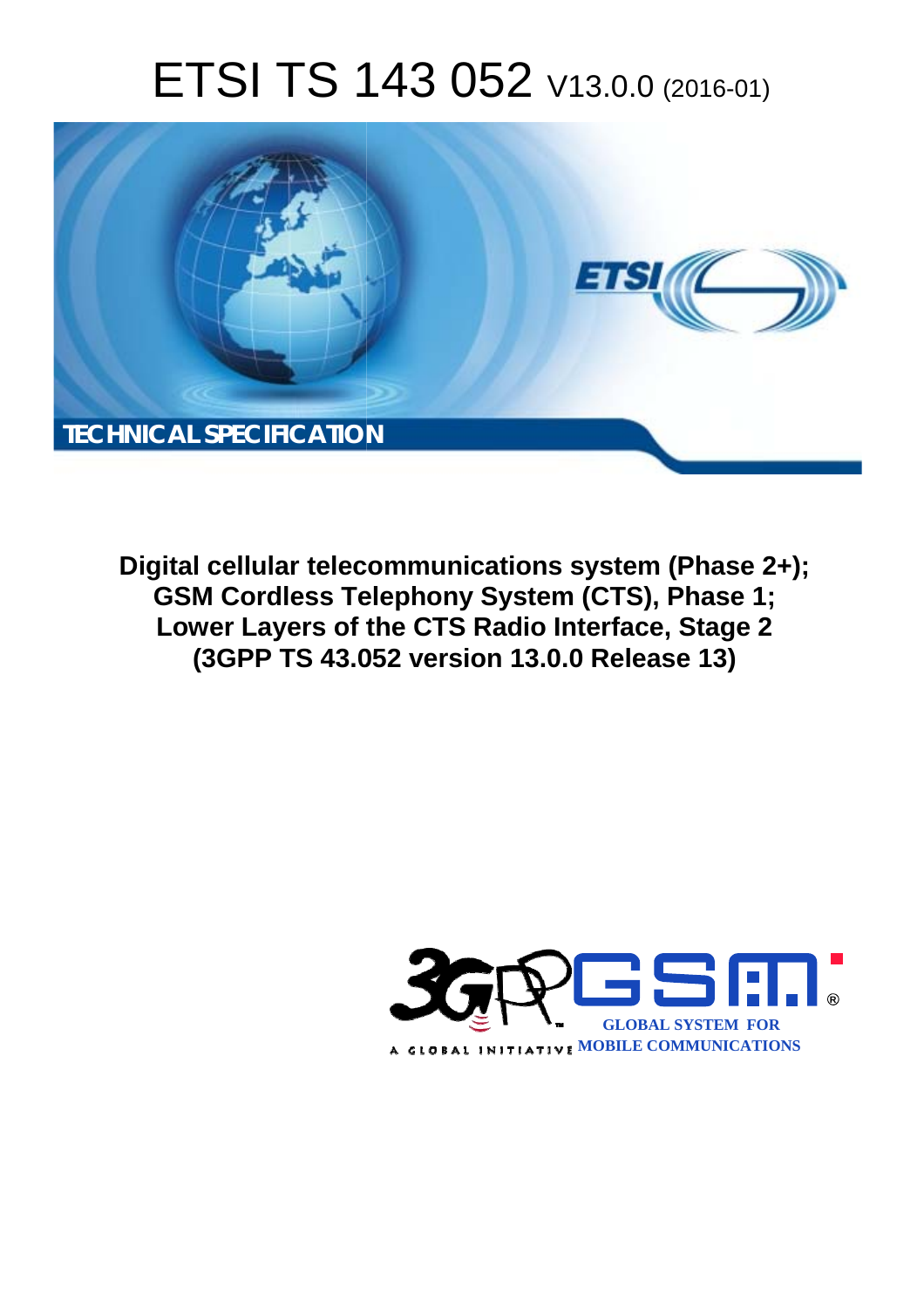Reference RTS/TSGG-0143052vd00

> Keywords **GSM**

#### *ETSI*

#### 650 Route des Lucioles F-06921 Sophia Antipolis Cedex - FRANCE

Tel.: +33 4 92 94 42 00 Fax: +33 4 93 65 47 16

Siret N° 348 623 562 00017 - NAF 742 C Association à but non lucratif enregistrée à la Sous-Préfecture de Grasse (06) N° 7803/88

#### *Important notice*

The present document can be downloaded from: <http://www.etsi.org/standards-search>

The present document may be made available in electronic versions and/or in print. The content of any electronic and/or print versions of the present document shall not be modified without the prior written authorization of ETSI. In case of any existing or perceived difference in contents between such versions and/or in print, the only prevailing document is the print of the Portable Document Format (PDF) version kept on a specific network drive within ETSI Secretariat.

Users of the present document should be aware that the document may be subject to revision or change of status. Information on the current status of this and other ETSI documents is available at <http://portal.etsi.org/tb/status/status.asp>

If you find errors in the present document, please send your comment to one of the following services: <https://portal.etsi.org/People/CommiteeSupportStaff.aspx>

#### *Copyright Notification*

No part may be reproduced or utilized in any form or by any means, electronic or mechanical, including photocopying and microfilm except as authorized by written permission of ETSI.

The content of the PDF version shall not be modified without the written authorization of ETSI. The copyright and the foregoing restriction extend to reproduction in all media.

> © European Telecommunications Standards Institute 2016. All rights reserved.

**DECT**TM, **PLUGTESTS**TM, **UMTS**TM and the ETSI logo are Trade Marks of ETSI registered for the benefit of its Members. **3GPP**TM and **LTE**™ are Trade Marks of ETSI registered for the benefit of its Members and of the 3GPP Organizational Partners.

**GSM**® and the GSM logo are Trade Marks registered and owned by the GSM Association.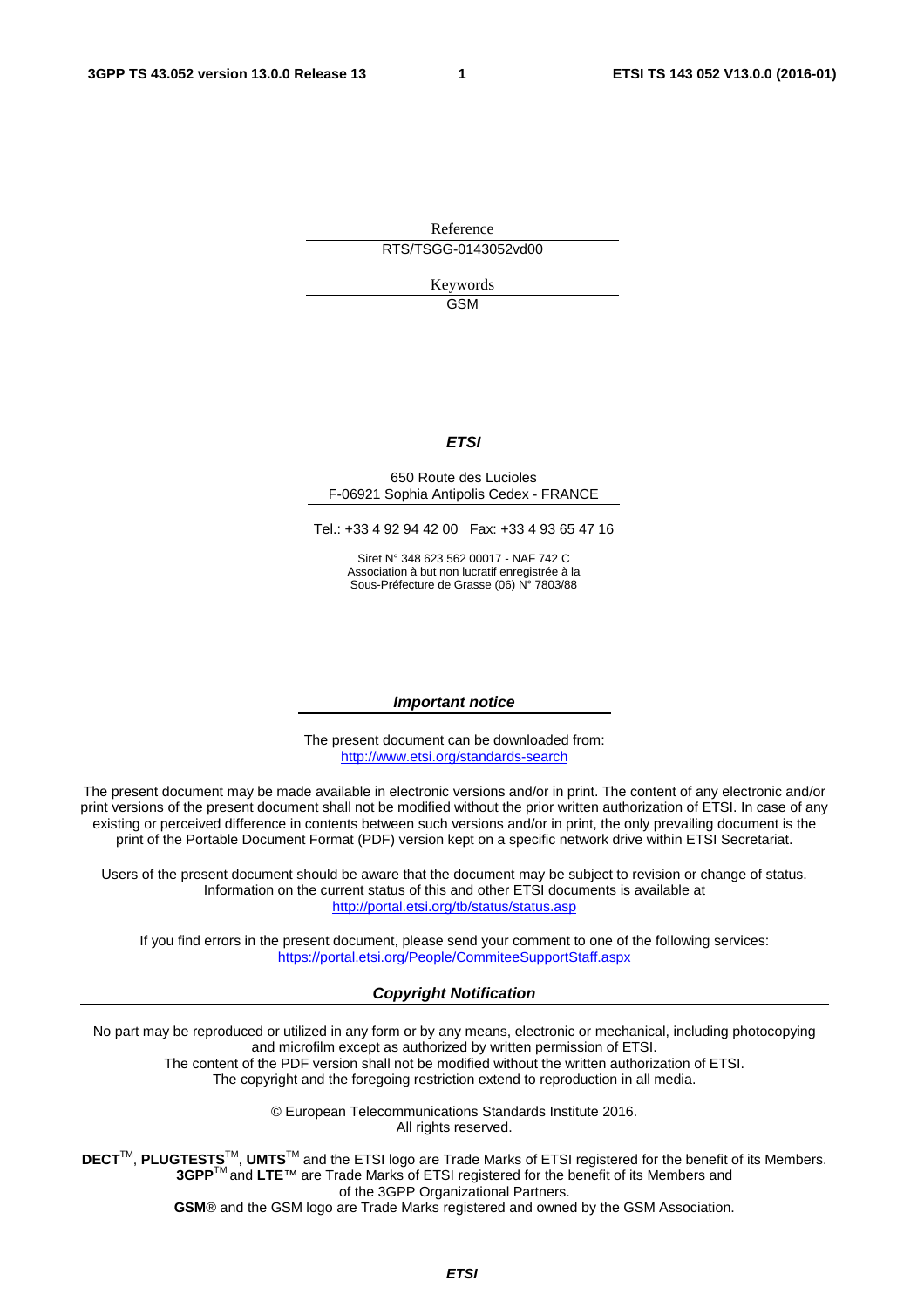### Intellectual Property Rights

IPRs essential or potentially essential to the present document may have been declared to ETSI. The information pertaining to these essential IPRs, if any, is publicly available for **ETSI members and non-members**, and can be found in ETSI SR 000 314: *"Intellectual Property Rights (IPRs); Essential, or potentially Essential, IPRs notified to ETSI in respect of ETSI standards"*, which is available from the ETSI Secretariat. Latest updates are available on the ETSI Web server [\(https://ipr.etsi.org/](https://ipr.etsi.org/)).

Pursuant to the ETSI IPR Policy, no investigation, including IPR searches, has been carried out by ETSI. No guarantee can be given as to the existence of other IPRs not referenced in ETSI SR 000 314 (or the updates on the ETSI Web server) which are, or may be, or may become, essential to the present document.

### Foreword

This Technical Specification (TS) has been produced by ETSI 3rd Generation Partnership Project (3GPP).

The present document may refer to technical specifications or reports using their 3GPP identities, UMTS identities or GSM identities. These should be interpreted as being references to the corresponding ETSI deliverables.

The cross reference between GSM, UMTS, 3GPP and ETSI identities can be found under [http://webapp.etsi.org/key/queryform.asp.](http://webapp.etsi.org/key/queryform.asp)

## Modal verbs terminology

In the present document "**shall**", "**shall not**", "**should**", "**should not**", "**may**", "**need not**", "**will**", "**will not**", "**can**" and "**cannot**" are to be interpreted as described in clause 3.2 of the [ETSI Drafting Rules](http://portal.etsi.org/Help/editHelp!/Howtostart/ETSIDraftingRules.aspx) (Verbal forms for the expression of provisions).

"**must**" and "**must not**" are **NOT** allowed in ETSI deliverables except when used in direct citation.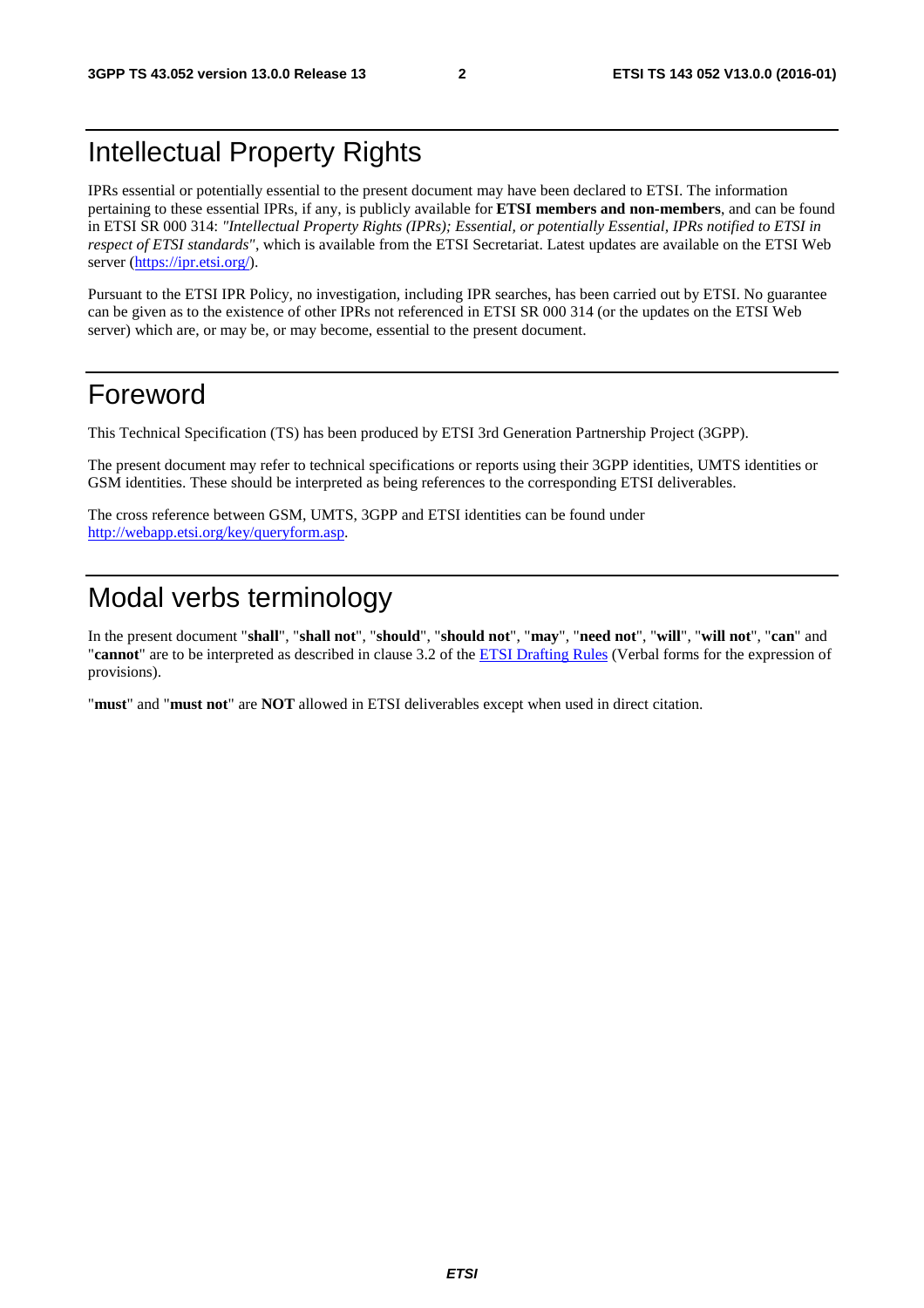$\mathbf{3}$ 

## Contents

| 1                                                                                                  |  |  |  |  |
|----------------------------------------------------------------------------------------------------|--|--|--|--|
| 2                                                                                                  |  |  |  |  |
| 3<br>3.1<br>3.2                                                                                    |  |  |  |  |
| $\overline{4}$<br>4.1<br>4.2<br>4.3                                                                |  |  |  |  |
| 5<br>5.1<br>5.2<br>5.2.1<br>5.2.2<br>5.3<br>5.3.1<br>5.3.2<br>5.4                                  |  |  |  |  |
| 6                                                                                                  |  |  |  |  |
| 7                                                                                                  |  |  |  |  |
| 8                                                                                                  |  |  |  |  |
| 9                                                                                                  |  |  |  |  |
| 10<br>10.1<br>10.1.1<br>10.1.2<br>10.1.3<br>10.1.4<br>10.2<br>10.2.1<br>10.2.2<br>10.2.3<br>10.2.4 |  |  |  |  |
| 10.3                                                                                               |  |  |  |  |
| 10.3.1<br>10.3.2<br>10.3.3<br>10.3.4<br>10.4<br>10.4.1<br>10.4.2<br>10.4.3<br>10.4.4               |  |  |  |  |
| 10.5<br>10.6                                                                                       |  |  |  |  |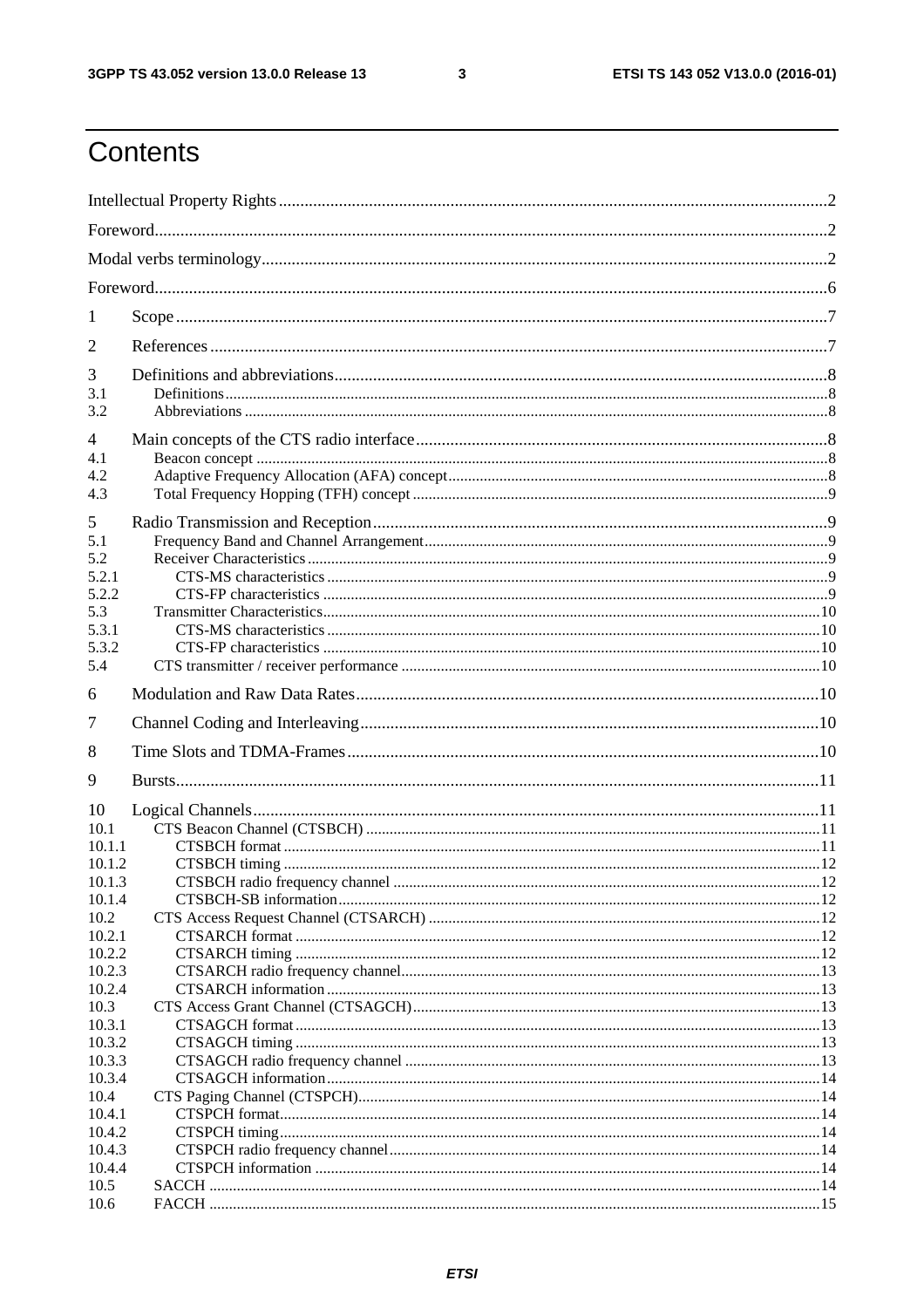| 10.7                 |                                                                                |  |
|----------------------|--------------------------------------------------------------------------------|--|
| 10.8                 |                                                                                |  |
| 10.8.1               |                                                                                |  |
| 10.8.2               |                                                                                |  |
| 10.8.3               |                                                                                |  |
| 11                   |                                                                                |  |
| 11.1                 |                                                                                |  |
| 11.2                 |                                                                                |  |
| 11.3<br>11.4         |                                                                                |  |
| 11.5                 |                                                                                |  |
| 11.6                 |                                                                                |  |
| 11.7                 |                                                                                |  |
| 12                   |                                                                                |  |
| 12.1                 |                                                                                |  |
| 12.2                 |                                                                                |  |
| 12.2.1               |                                                                                |  |
| 12.2.2               |                                                                                |  |
| 12.2.2.1             |                                                                                |  |
| 12.2.2.2             |                                                                                |  |
| 12.2.2.3<br>12.2.2.4 |                                                                                |  |
| 12.2.3               |                                                                                |  |
| 12.2.4               |                                                                                |  |
| 12.2.5               |                                                                                |  |
| 12.3                 |                                                                                |  |
| 12.3.1               |                                                                                |  |
| 12.3.2               |                                                                                |  |
| 12.3.3<br>12.3.3.1   |                                                                                |  |
| 12.3.3.2             |                                                                                |  |
| 12.3.3.2.1           |                                                                                |  |
| 12.3.3.2.2           |                                                                                |  |
| 12.3.3.3             |                                                                                |  |
| 12.3.4               |                                                                                |  |
| 12.4                 |                                                                                |  |
| 12.4.1<br>12.4.2     |                                                                                |  |
| 12.4.3               |                                                                                |  |
| 12.4.4               |                                                                                |  |
|                      |                                                                                |  |
|                      | <b>Annex A (informative):</b>                                                  |  |
| A.1                  |                                                                                |  |
| A.1.1                |                                                                                |  |
| A.1.1.1              |                                                                                |  |
| A.1.1.2              |                                                                                |  |
| A.1.2                |                                                                                |  |
| A.2                  | Scenario 1: PLMN and CTS-GFL have no common frequency in whole coverage area24 |  |
| A.2.1                |                                                                                |  |
| A.2.1.1              |                                                                                |  |
| A.2.1.2              |                                                                                |  |
| A.2.2<br>A.2.3       |                                                                                |  |
|                      |                                                                                |  |
| A.3                  |                                                                                |  |
| A.3.1                |                                                                                |  |
| A.3.1.1<br>A.3.1.2   |                                                                                |  |
| A.3.2                |                                                                                |  |
| A.3.2.1              |                                                                                |  |
|                      |                                                                                |  |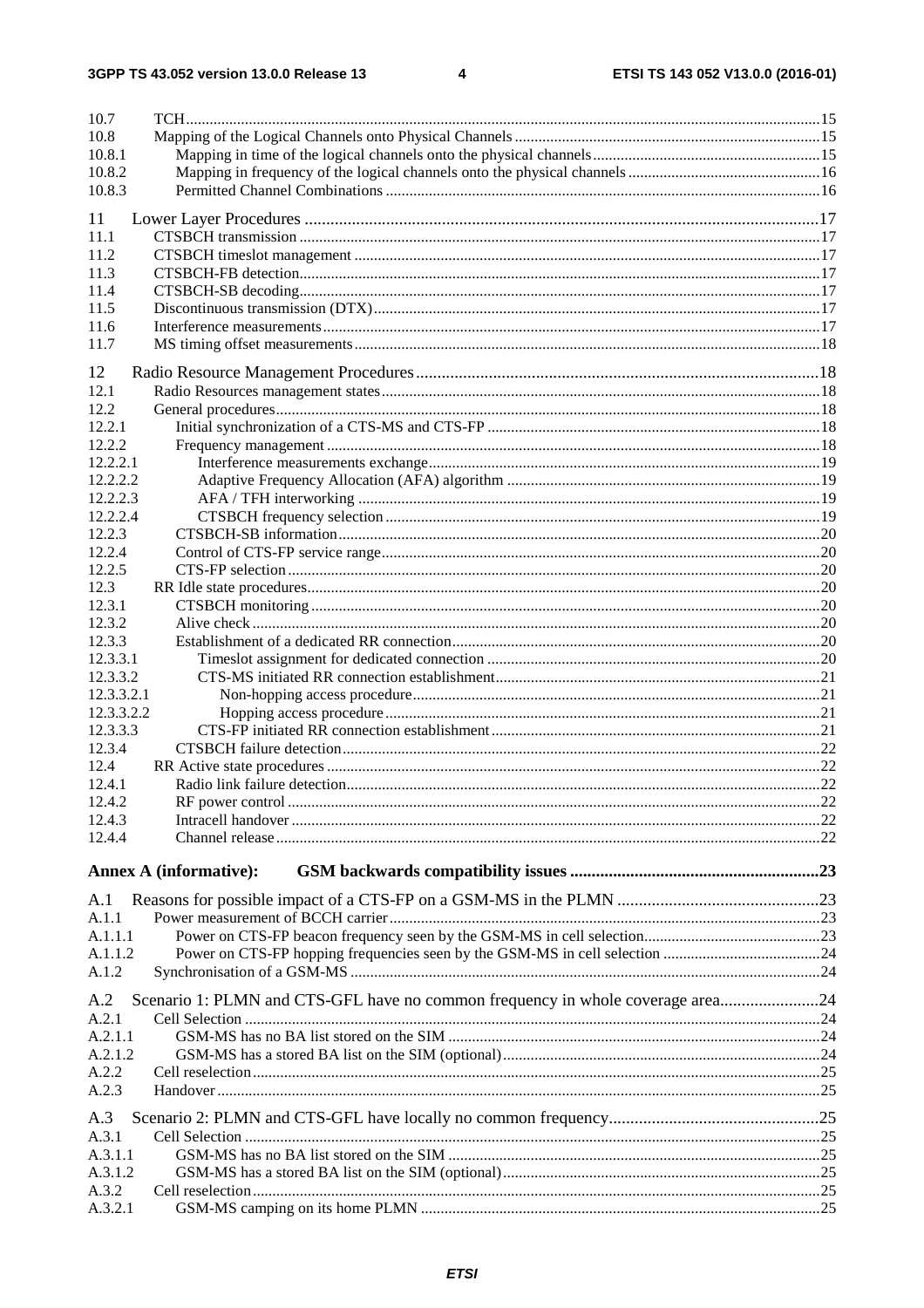$5\phantom{a}$ 

| A.3.2.2 |  |  |
|---------|--|--|
| A.3.3   |  |  |
| A.4     |  |  |
| A.4.1   |  |  |
| A.4.2   |  |  |
| A.4.3   |  |  |
|         |  |  |
|         |  |  |
|         |  |  |
|         |  |  |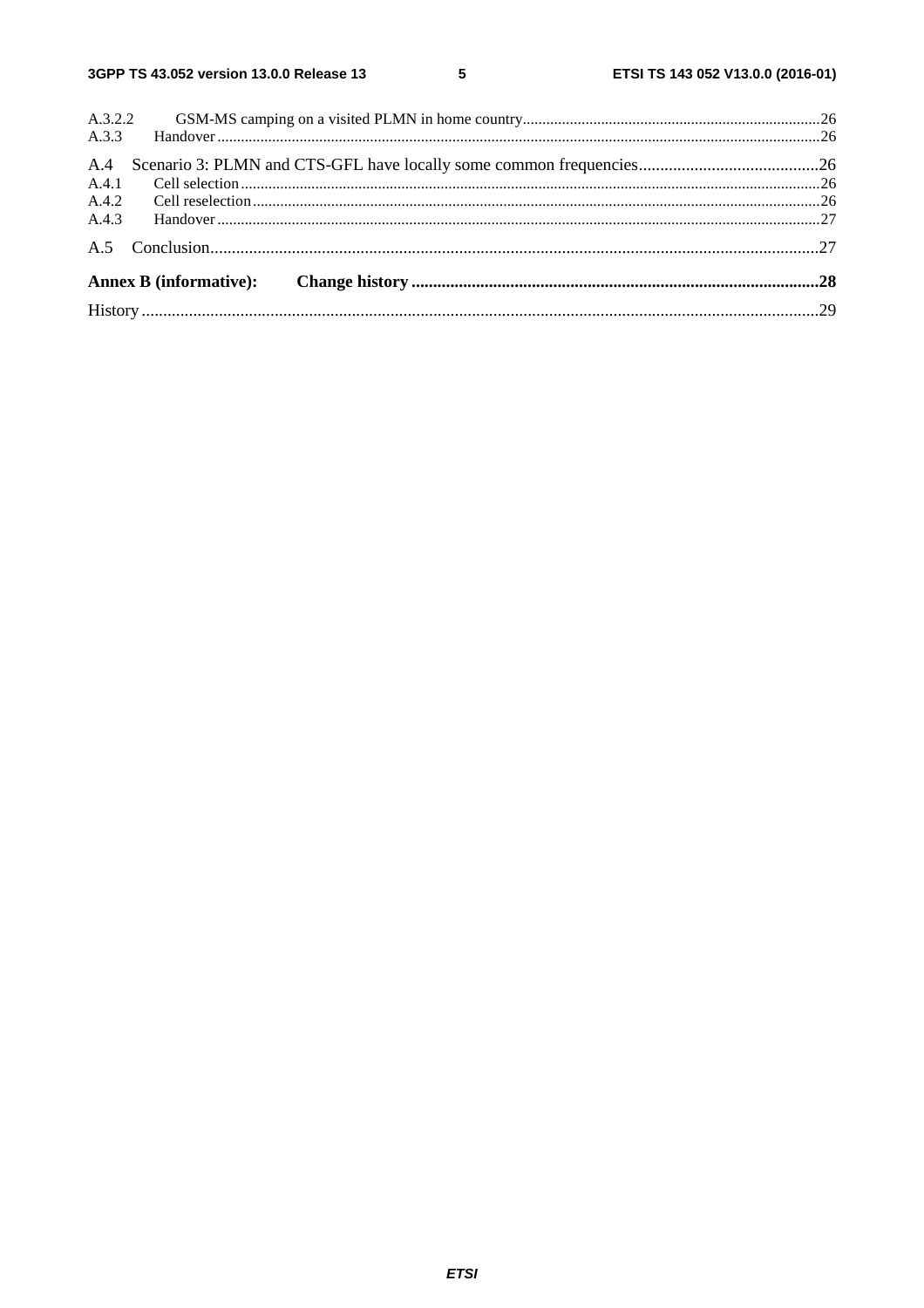### Foreword

This Technical Specification has been produced by the 3<sup>rd</sup> Generation Partnership Project (3GPP).

The contents of the present document are subject to continuing work within the TSG and may change following formal TSG approval. Should the TSG modify the contents of the present document, it will be re-released by the TSG with an identifying change of release date and an increase in version number as follows:

Version x.y.z

where:

- x the first digit:
	- 1 presented to TSG for information;
	- 2 presented to TSG for approval;
	- 3 or greater indicates TSG approved document under change control.
- y the second digit is incremented for all changes of substance, i.e. technical enhancements, corrections, updates, etc.
- z the third digit is incremented when editorial only changes have been incorporated in the document.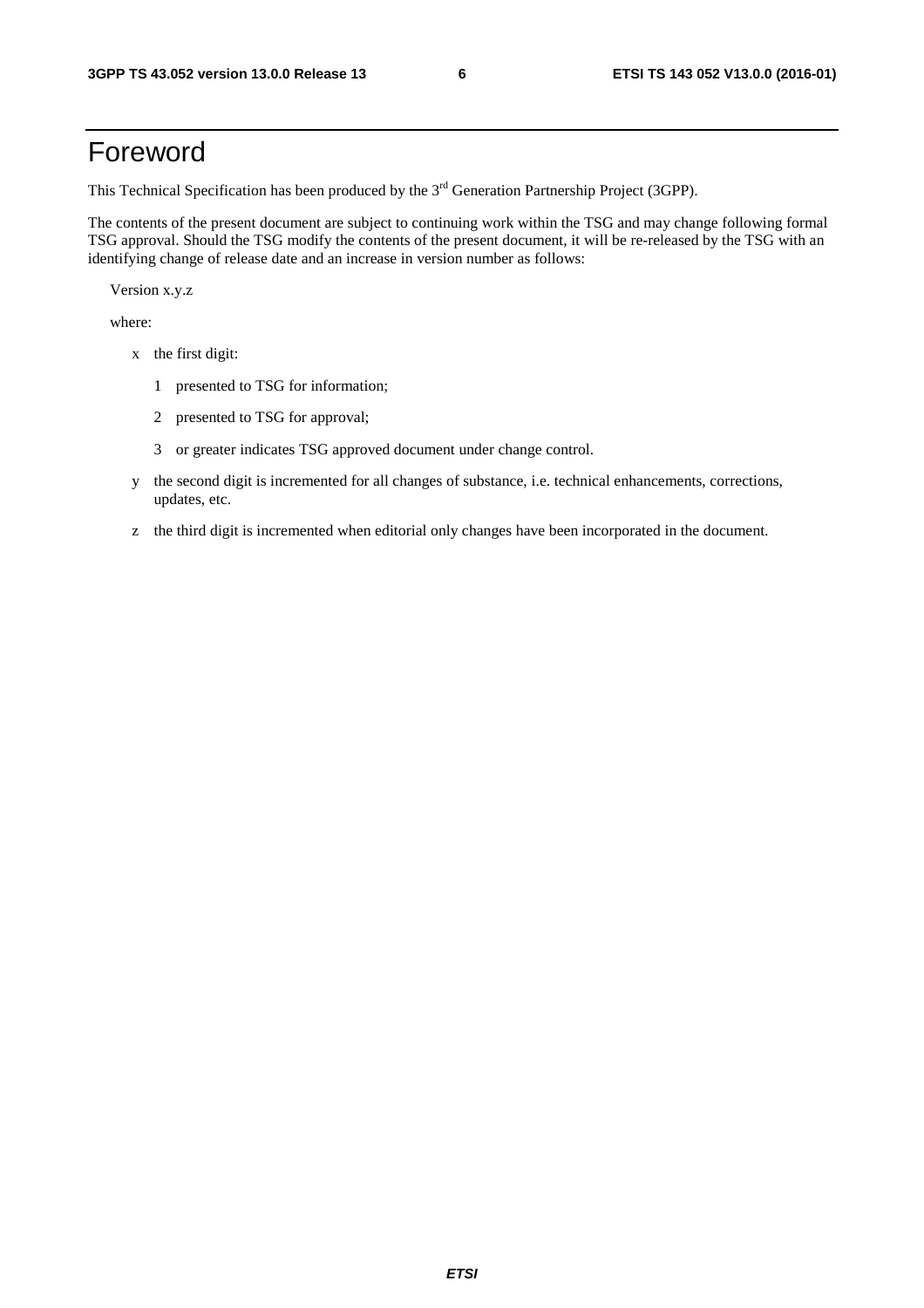### 1 Scope

The present document gives an overall description of the lower layers of the radio interface for GSM based Cordless Telephony Systems (GSM-CTS).

The GSM-CTS system is intended to provide a cordless connection between the fixed network and GSM-based CTS Mobile Stations (CTS-MS) via a private CTS Fixed Part (CTS-FP).

Stage 1 is an overall description, from the service subscribers and user's standpoint, that view the network as a single entity which provides service to the user. GSM 02.56 contains the CTS Stage 1 service description.

GSM 03.56 is a Stage 2 document that describes the system architecture of the GSM Cordless Telephone Systems (GSM-CTS), i.e. the system elements, the system interfaces and the functional capabilities.

## 2 References

The following documents contain provisions which, through reference in this text, constitute provisions of the present document.

- References are either specific (identified by date of publication, edition number, version number, etc.) or non-specific.
- For a specific reference, subsequent revisions do not apply.
- For a non-specific reference, the latest version applies. In the case of a reference to a 3GPP document (including a GSM document), a non-specific reference implicitly refers to the latest version of that document *in the same Release as the present document*.
- [1] GSM 01.04: "Digital cellular telecommunications system (Phase 2+); Abbreviations and Acronyms". [2] GSM 02.56: "Digital cellular telecommunications system (Phase 2+); GSM Cordless Telephone System (CTS); Service Description; Stage 1". [3] GSM 03.22: "Digital cellular telecommunications system (Phase 2+); Functions related to Mobile Station (MS) in idle mode and group receive mode". [4] GSM 03.20: "Digital cellular telecommunications system (Phase 2+); GSM Cordless Telephone System (CTS); Security related network functions; Stage 2". [5] GSM 03.56: "Digital cellular telecommunications system (Phase 2+); GSM Cordless Telephony System (CTS); CTS Architecture Description; Stage 2". [6] GSM 04.08: "European digital cellular telecommunications system (Phase 2+); Mobile radio interface layer 3 specification". [7] GSM 05.02 (V6.3): "Digital cellular telecommunications system (Phase 2+); Multiplexing and multiple access on the radio path". [8] GSM 05.03 (V6.1): "Digital cellular telecommunications system (Phase 2+); Channel coding". [9] GSM 05.04: "Digital cellular telecommunications system (Phase 2+); Modulation". [10] GSM 05.05: "Digital cellular telecommunications system (Phase 2+); Radio transmission and reception". [11] GSM 05.08: "Digital cellular telecommunications system (Phase 2+); Radio subsystem link control". [12] GSM 05.10: "Digital cellular telecommunications system (Phase 2+); Radio subsystem synchronization".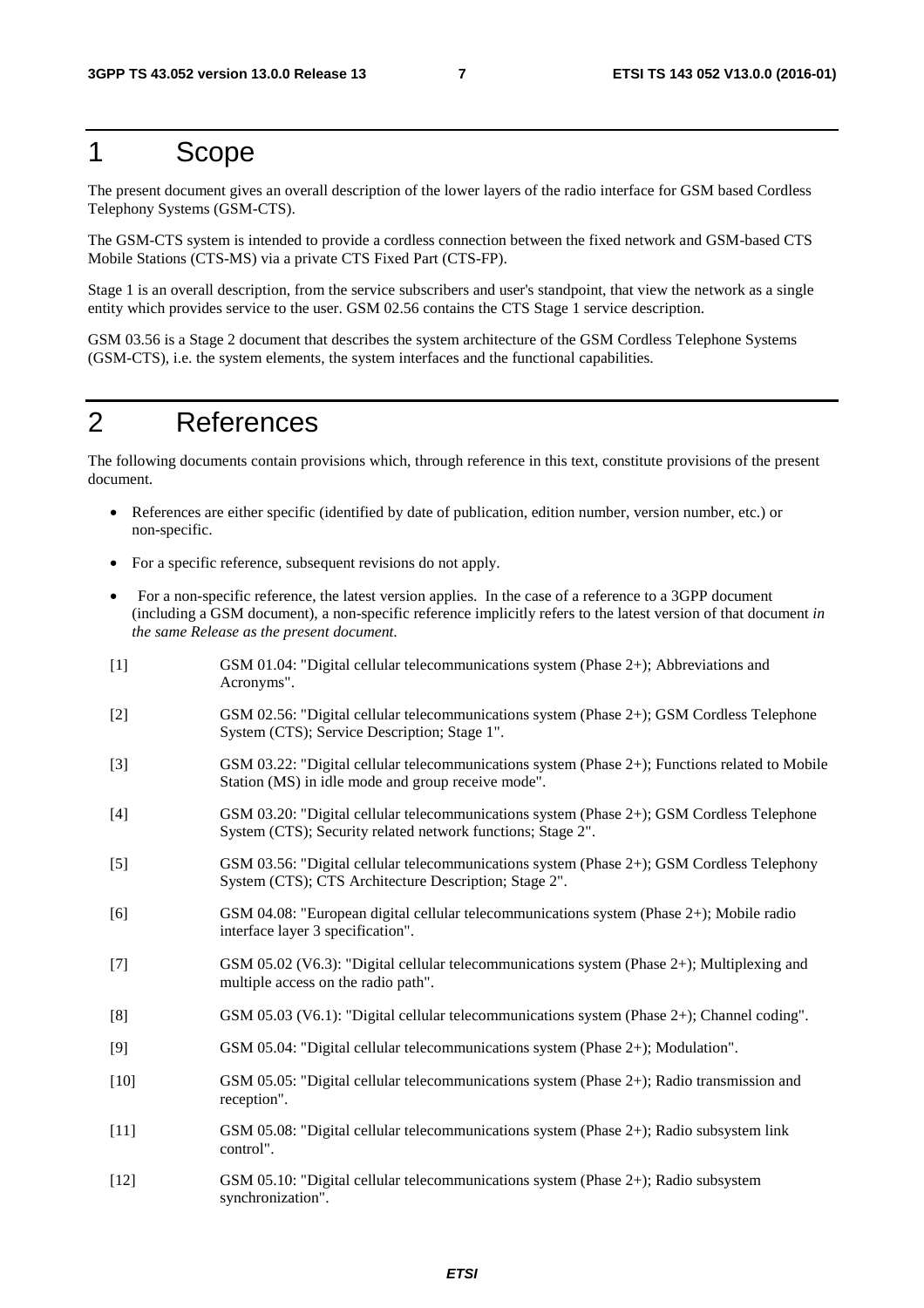### 3 Definitions and abbreviations

#### 3.1 Definitions

For the purposes of the present document, the following terms and definitions apply:

**CTS Mobile Station:** GSM-MS supporting CTS.

**CTS Fixed Part:** CTS-FP is a device which acts as a link between the CTS-MS and the fixed network.

**GSM-CTS:** Cordless Telephony System based on GSM.

#### 3.2 Abbreviations

The following list describes the abbreviations and acronyms used in the present document. The GSM abbreviations explained in GSM 01.04 [1] are not included below.

| AFA            | <b>Adaptive Frequency Allocation</b> |
|----------------|--------------------------------------|
| <b>CTS</b>     | Cordless Telephony System            |
| <b>CTSAGCH</b> | <b>CTS Access Grant CHannel</b>      |
| <b>CTSARCH</b> | <b>CTS</b> Access Request CHannel    |
| <b>CTSBCH</b>  | CTS Beacon CHannel                   |
| CTS-FP         | CTS Fixed Part                       |
| CTS-MS         | <b>CTS Mobile Station</b>            |
| <b>CTSMSI</b>  | CTS Mobile Subscriber Identity       |
| <b>CTSPCH</b>  | CTS Paging CHannel                   |
| <b>DPLMN</b>   | Donor Public Land Mobile Network     |
| <b>FPBI</b>    | <b>Fixed Part Beacon Identity</b>    |
| GFL            | Generic Frequency List               |
| RX             | Receive                              |
| <b>TFH</b>     | <b>Total Frequency Hopping</b>       |
| ТX             | Transmit                             |
|                |                                      |

### 4 Main concepts of the CTS radio interface

The main assumption behind the CTS work item and in particular the CTS radio interface, is that a modified single timeslot state of the art GSM-MS chipset could be used for a home base station, i.e. as a CTS-FP.

The CTS radio interface has been designed to meet a requirement of low generated interference, either from the CTS to existing overlaying PLMNS, either from a CTS to another CTS. This requirement is achieved by the combined usage of the three concepts: beacon concept, AFA concept and TFH concept.

#### 4.1 Beacon concept

A limited number of CTS-MS shall be served by one CTS-FP (see GSM 02.56). Therefore, a broadcast channel continuously transmitted such as the BCCH in GSM is not needed for CTS.

A channel called CTS beacon channel (CTSBCH) is proposed with the following main characteristics: it is transmitted by the CTS-FP every 26 frames in a 52-multiframe pattern, and allows the CTS-MS to synchronise with the CTS-FP. Minimum signalling is also supported by the CTSBCH, so that it is the only logical channel a CTS-FP shall periodically transmit on the CTS radio interface. Every other logical channel is only transmitted "on demand".

### 4.2 Adaptive Frequency Allocation (AFA) concept

A precise radio frequency planning can not be applied to the CTS-FP/MS pair, as the CTS is intended to be deployed by the end-user. Therefore, a list of frequencies (the GFL) on which it is allowed to operate is given to the CTS. With the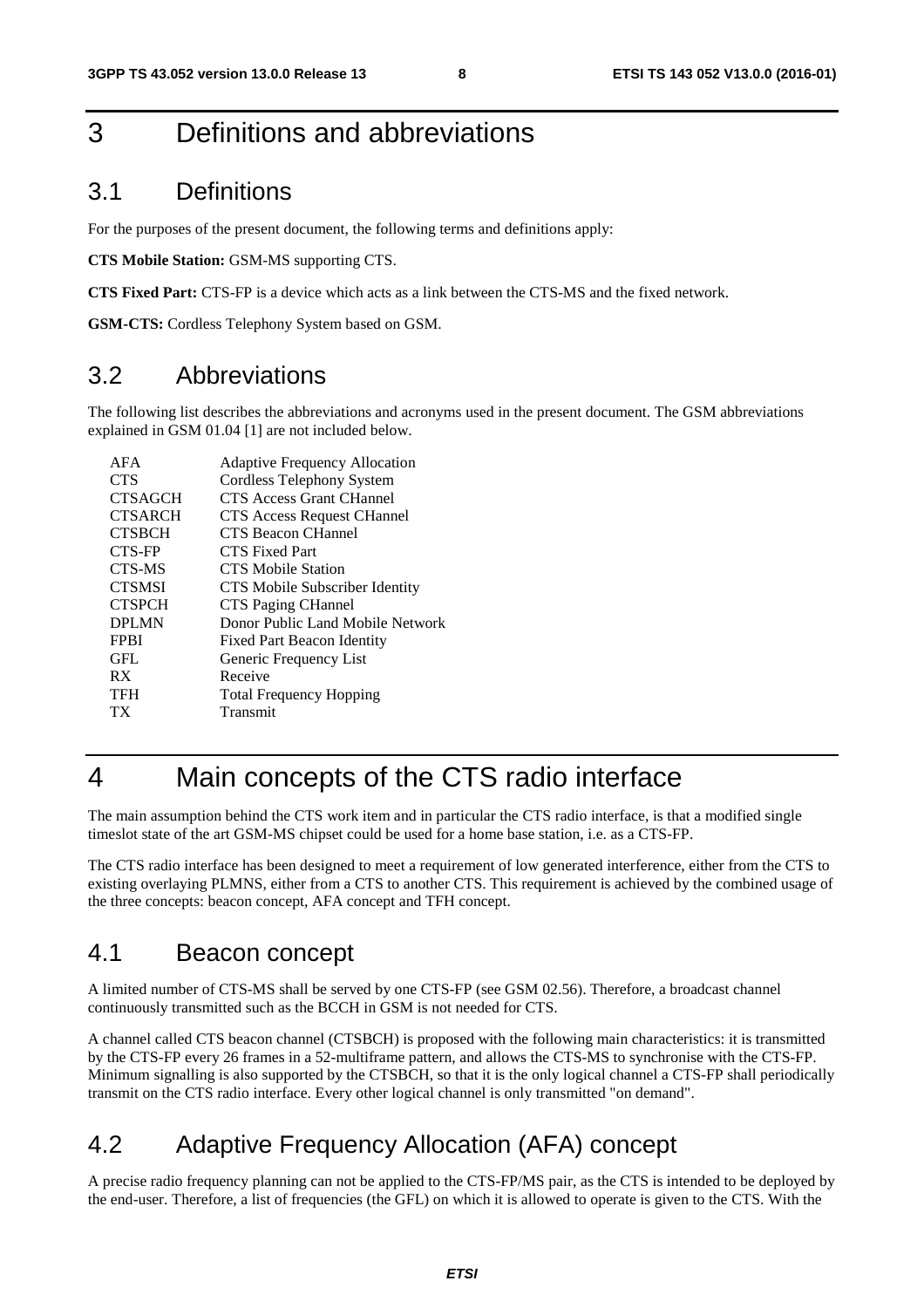AFA, interference measurements will be performed on the frequencies in the GFL to provide a ranking in the AFA table, in order to exclude unacceptably interfered frequencies from the usage in CTS.

### 4.3 Total Frequency Hopping (TFH) concept

The remaining frequencies are used by the Total Frequency Hopping algorithm in order to reduce the interference of the CTS with the overlaying PLMN and other CTS-FP/MS pairs. With TFH the interference caused by the CTS link is spread across multiple GSM links (interference averaging) and the co-channel interference is due to different users at different locations (interference diversity).

A new hopping algorithm which is especially tailored for use in CTS with improved performance compared to the GSM hopping algorithms shall be used.

## 5 Radio Transmission and Reception

The CTS-FP and CTS-MS shall in Phase 1 GSM-CTS conform to the transmission and reception specifications of at least one or more of the following cellular standards:

- P-GSM900;
- E-GSM900:
- DCS1800;
- PCS1900.

The final choice of characteristics and performance requirements depends on system scenario calculations.

### 5.1 Frequency Band and Channel Arrangement

The frequency band and channel arrangement for the GSM-CTS are as specified in GSM 05.05 clause 2.

#### 5.2 Receiver Characteristics

#### 5.2.1 CTS-MS characteristics

It is the intention to keep the CTS-MS characteristics in line with the GSM-MS characteristics as specified in GSM 05.05 clause 5, but the final decision depends on system scenario calculations.

#### 5.2.2 CTS-FP characteristics

It is the intention to keep the CTS-FP characteristics in line with the GSM-MS characteristics as specified in GSM 05.05 clause 5, but with reversed frequency bands. The final decision depends on system scenario calculations.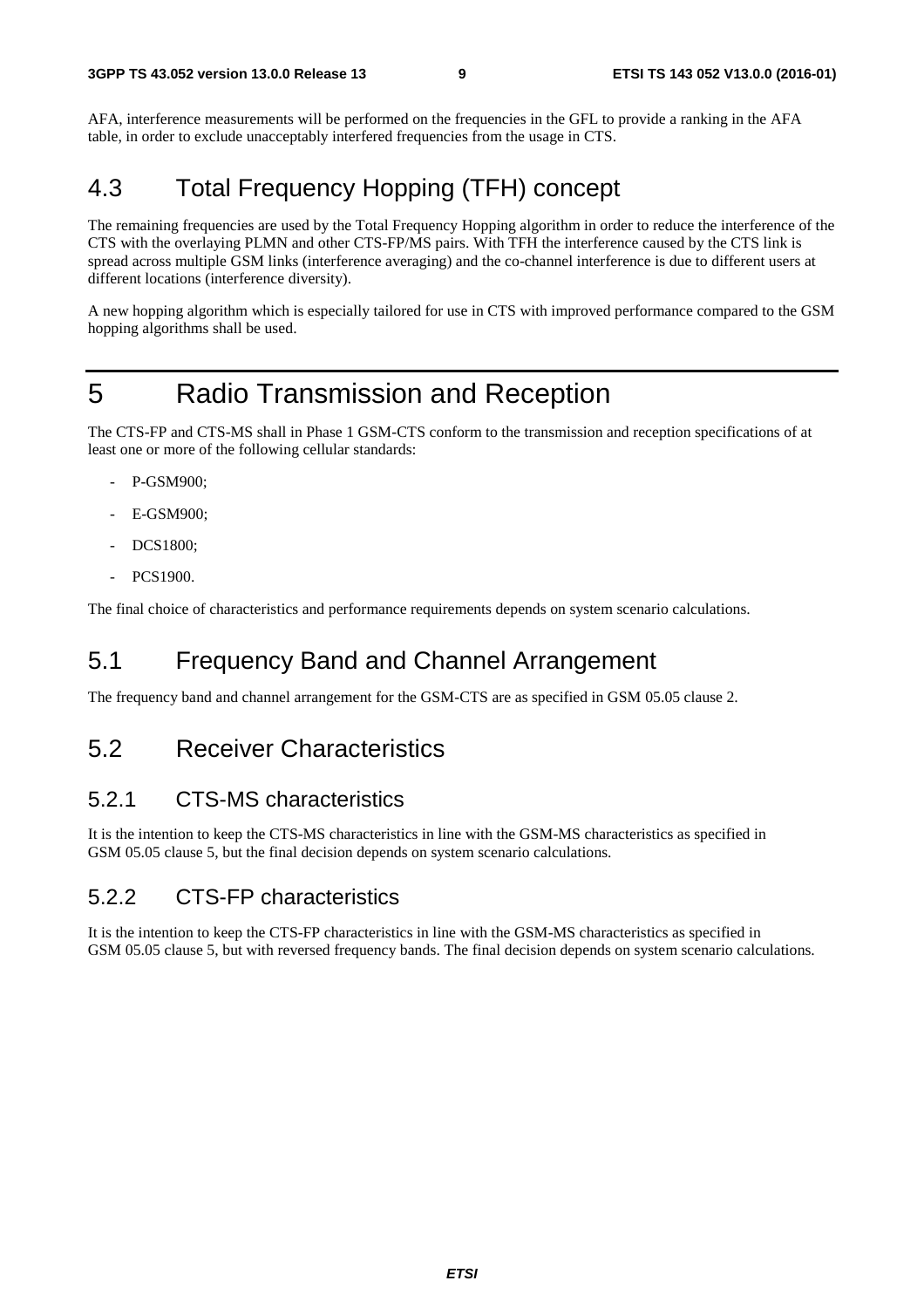### 5.3 Transmitter Characteristics

#### 5.3.1 CTS-MS characteristics

It is the intention to keep the CTS-MS characteristics as far as possible in line with the GSM-MS characteristics as specified in GSM 05.05 clause 4, but the final decision depends on system scenario calculations.

In addition, it is intended to lower the maximum nominal output power and the lowest nominal output power to values which shall be determined by system scenario calculations. Both values could be below the nominal output powers specified in GSM 05.05 subclause 4.1.1.

#### 5.3.2 CTS-FP characteristics

It is the intention to keep the CTS-FP characteristics as far as possible in line with the GSM-MS characteristics as specified in GSM 05.05 subclause 4, but with reversed frequency bands. The final decision depends on system scenario calculations.

In addition, it is intended to lower the maximum nominal output power and the lowest nominal output power to values which shall be determined by system scenario calculations. Both values could be below the nominal output powers specified in GSM 05.05 subclause 4.1.1.

### 5.4 CTS transmitter / receiver performance

It is the intention to keep the CTS transmitter / receiver performance in line with the GSM transmitter / receiver performance as specified in GSM 05.05 clause 6.

The GSM requirement on receiver performance for frequency hopping where frequencies are interfered shall be fulfilled by both the CTS-MS and CTS-FP.

## 6 Modulation and Raw Data Rates

The modulation technique and raw data rates are as specified in GSM 05.04.

## 7 Channel Coding and Interleaving

The channel coding algorithm and interleaving schemes of existing GSM channels used in the GSM CTS radio interface are as specified in GSM 05.03.

Channel coding algorithms and interleaving schemes for new logical channels are defined in clause 10.

## 8 Time Slots and TDMA-Frames

The time slot organisation is as specified in GSM 05.02 subclause 4.3.1.

The TDMA frames are organised in multiframes, superframes, and hyperframes. The hyperframe is the longest recurrent time period and consists of 26 x 51 x 2048 TDMA frames. The TDMA frames are numbered modulo this hyperframe, which means that the frame number FN ranges from 0 to FN\_MAX= (26 x 51 x  $2^{11}$ ) -1 = 2715647. The CTS-FP keeps track of the frame numbering once initialised.

Two types of multiframes exist in the GSM-CTS system:

- a 26-multiframe with a duration of 120 ms, comprising 26 TDMA frames. This multiframe is used to carry TCH, SACCH, and FACCH (see clause 10);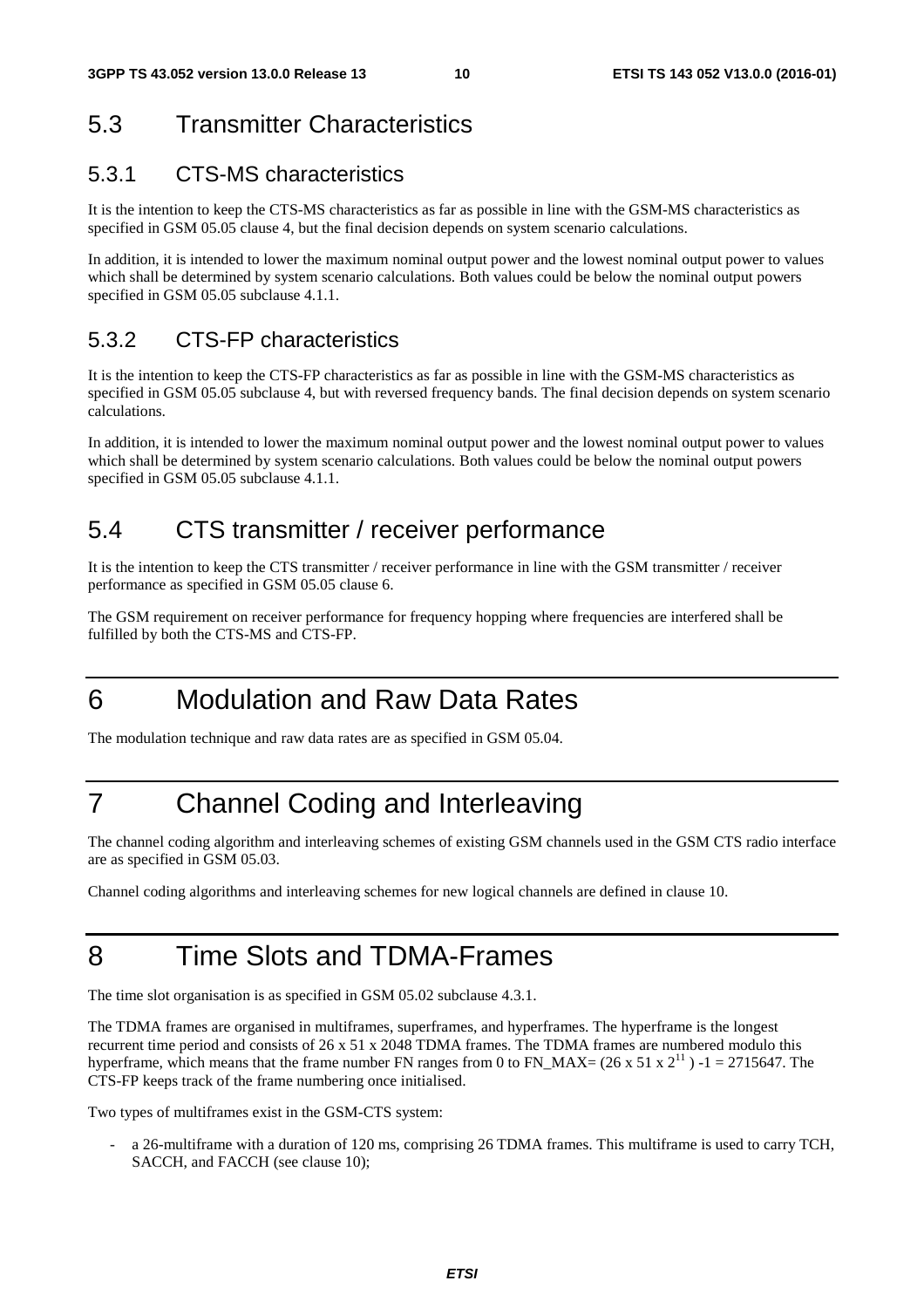- a 52-multiframe with a duration of 240 ms, comprising 52 TDMA frames. This multiframe is used to carry CTSBCH, CTSARCH, CTSAGCH and CTSPCH (see clause 10), and is indicated as CTSBCH multiframe.
- NOTE: GSM-CTS uses a scheme slightly different from the GSM-based frame structure in that instead of 51-multiframes, 52-multiframes are used. The reason for this choice is that the bursts of the CTSBCH have a frame distance that coincides with the idle frames of a TCH/F connection; it is therefore possible to support in the CTS-FP a speech connection and the CTSBCH transmission in parallel on the same timeslot, which allows the realisation of the CTS-FP hardware with a state of the art chipset for a GSM-MS supporting only a single timeslot.

### 9 Bursts

In the physical layer of the GSM-CTS system, three types of burst formats are used:

- Normal Burst (NB);
- Frequency Correction Burst (FB);
- Synchronisation Burst (SB).

They are as specified in GSM 05.02 subclause 5.2, with the difference that the synchronisation bursts used in GSM-CTS shall have a specific training sequence, in order to avoid misleading detection of a GSM-CTS synchronisation bursts by a GSM-MS.

### 10 Logical Channels

For the GSM-CTS system, eight logical channels have been specified. There is one traffic channel TCH/F, and there are six signalling channels CTSBCH, CTSARCH, CTSAGCH, CTSPCH, SACCH, and FACCH.

### 10.1 CTS Beacon Channel (CTSBCH)

The CTSBCH logical channel is used to provide frequency and synchronisation information in the downlink direction. From this information the CTS-MS is able to synchronise and to recognise the identity of the CTS-FP. It is made up of a pair of CTSBCH-SB and CTSBCH-FB transmitted in every 52-multiframe.

Signalling mechanisms have been defined in order to reduce emissions from both CTS-FP and CTS-MS.

In cases where the CTS-FP has no resources to handle accesses from a CTS-MS, the CTSBCH shall indicate that no CTS-MS shall attempt to access the CTS-FP.

In order to avoid continuous broadcasting of the CTSPCH, signalling is provided on the CTSBCH that indicates the presence of the CTSPCH.

#### 10.1.1 CTSBCH format

- burst:
	- Frequency Correction Burst (FB) is used for the CTSBCH-FB;
	- Synchronisation Burst (SB) is used for the CTSBCH-SB.
- channel coding scheme: CTSBCH-SB uses the same channel coding scheme as the SCH, specified in GSM 05.03 subclause 4.7. No channel coding is required for CTSBCH-FB.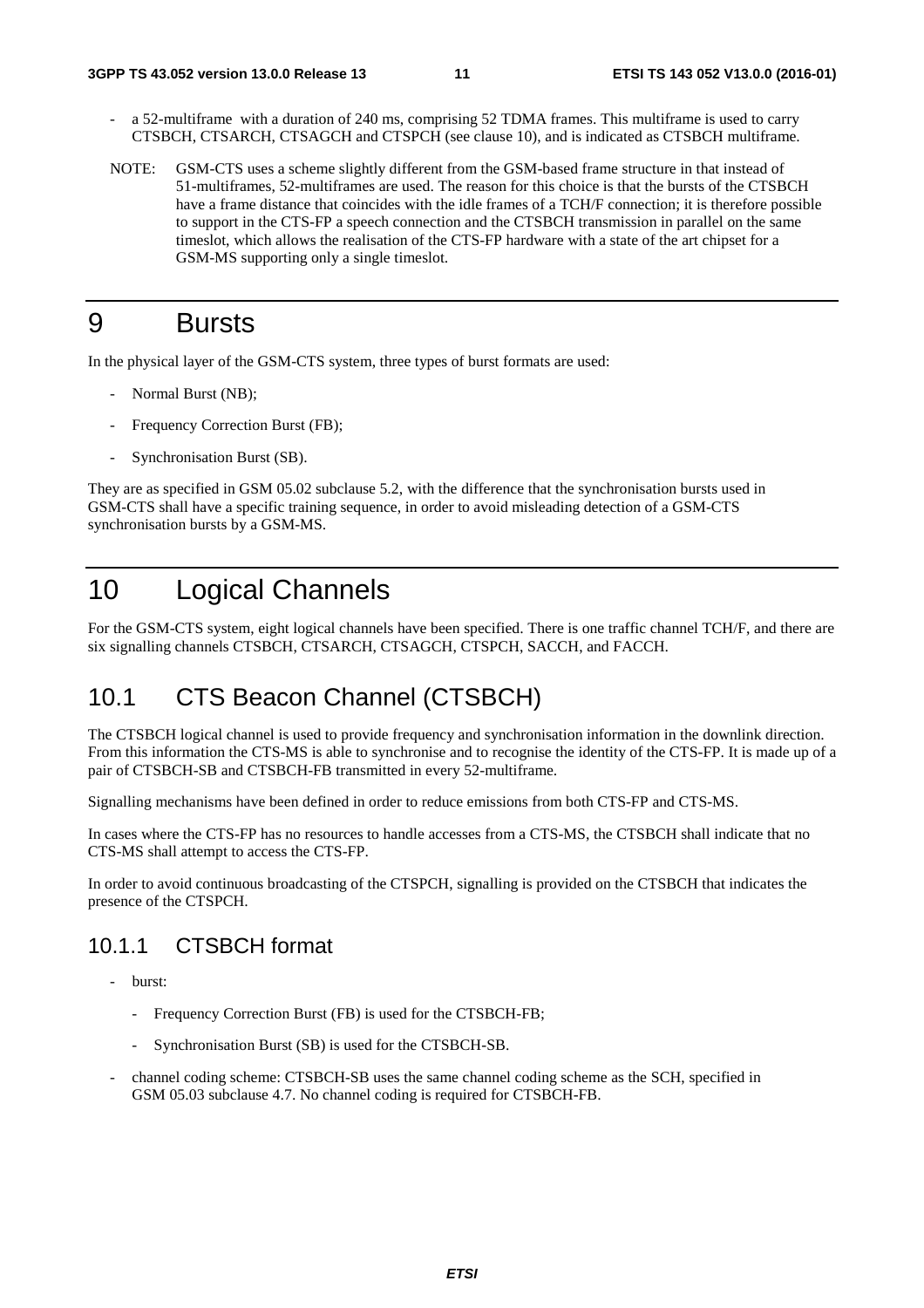#### 10.1.2 CTSBCH timing

The timing of the CTSBCH is as follows (see figure 1):

- frame position:
	- FN mod 52 = 25 the CTSBCH-FB is transmitted;
	- $FN \mod 52 = 51$  the CTSBCH-SB is transmitted.
- timeslot position: a pair of CTSBCH-SB and CTSBCH-FB shall have the same timeslot position within one 52multiframe but the position can change from one 52-multiframe to another according to the Beacon timeslot management procedure (see subclause 11.2).

#### 10.1.3 CTSBCH radio frequency channel

The CTSBCH is transmitted on the CTSBCH frequency channel, according to the CTSBCH frequency selection, see subclause 12.2.2.

#### 10.1.4 CTSBCH-SB information

The CTSBCH-SB carries 25 information bits. These 25 bits shall be divided into five fields as follows:

- a status field indicating whether the CTS-FP has any radio resource available;
- a flag indicating the presence of the CTSPCH in the next 52-multiframe;
- a flag indicating whether the CTS-FP is currently performing timeslot shifting (see subclause 11.2) on the CTSBCH;
- a field indicating the timeslot number of the CTSARCH, CTSAGCH and CTSPCH;
- the FPBI field indicating the identity of the CTS-FP, in such a way that invalid attachment attempts by CTS-MS which are not enrolled (see GSM 03.56) with this CTS-FP are minimised.

### 10.2 CTS Access Request Channel (CTSARCH)

The CTSARCH is transmitted in the uplink by the CTS-MS to request dedicated radio resources from the CTS-FP; it is also used during the Alive check procedure (see clause 12).

#### 10.2.1 CTSARCH format

- Burst: Synchronisation Bursts (SB) are used for the CTSARCH.
- NOTE: due to the short distance between the CTS-FP and the CTS-MS, there is no need to use a burst of reduced length like the Access Burst (as specified in GSM 05.02 subclause 5.2).
- Channel coding scheme: same as for the SCH, specified in GSM 05.03 subclause 4.7.

#### 10.2.2 CTSARCH timing

The timing of the CTSARCH is as follows (see figure 1):

- frame position:
	- FN mod  $52 = 2$  to 9 for CTSARCH used for the non-hopping access procedure, see subclause 12.3.3.2;
	- FN mod  $52 = 10$  to 15 for CTSARCH used for the hopping access procedure (see subclause 12.3.3.2) and the alive check procedure (see subclause 12.3.2 and subclause 12.3.5).
- timeslot position: the CTSARCH is transmitted on a timeslot number which shall be indicated in the CTSBCH-SB information bits (see subclause 10.1.4).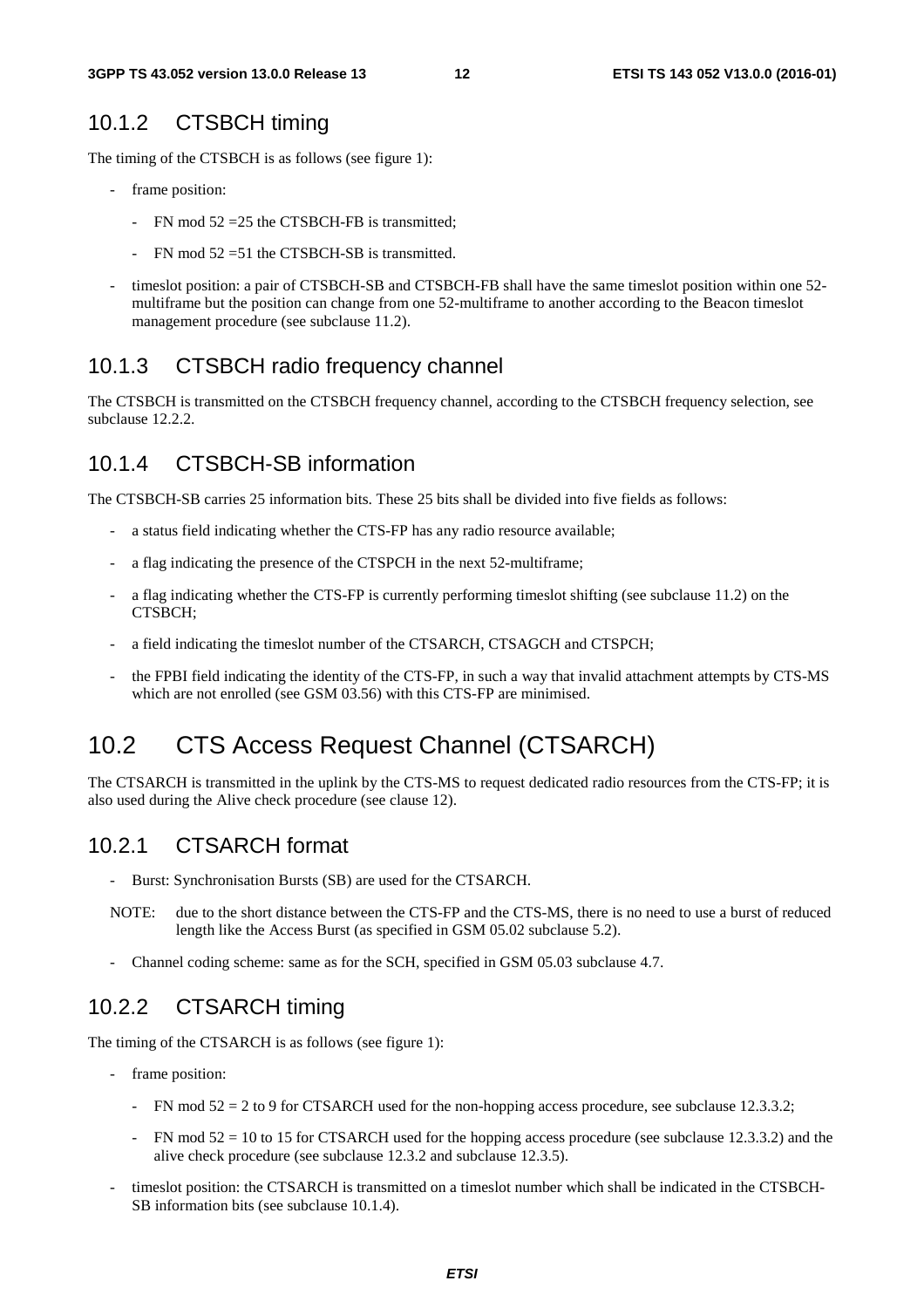### 10.2.3 CTSARCH radio frequency channel

The CTSARCH radio frequency channel is:

- the CTS beacon frequency for the CTSARCH used for the non-hopping access procedure, see subclause 12.3.3.2;
- mapped on a predefined set of frequencies by the Total Frequency Hopping for the CTSARCH used for the hopping access procedure (see subclause 12.3.3.2) and the alive check procedure (see subclause 12.3.2).

Refer to subclause 10.8.2 for background on the choice of the radio frequency channel.

### 10.2.4 CTSARCH information

The CTSARCH carries 25 information bits forming an access request message. These 25 bits shall be divided into two fields as follows:

- a field indicating the cause of the type of the access request;
- a field carrying the CTS Mobile Subscriber Identity (CTSMSI) allocated to the CTS-MS.

## 10.3 CTS Access Grant Channel (CTSAGCH)

The CTSAGCH is used in the downlink by the CTS-FP to grant a dedicated RR connection to a CTS-MS that has requested radio resources by the use of the CTSARCH.

#### 10.3.1 CTSAGCH format

- Burst: Normal Bursts (NB) are used for the CTSAGCH.
- Training sequence: it is determined by the three LSBs of the FPBI. These three bits form the 3-bit training sequence code (TSC) which selects one of the eight training sequences specified in GSM 05.02 subclause 5.2.3.
- Channel coding and interleaving schemes: same as for the SACCH, as specified in GSM 05.03 subclause 4.1, over 4 consecutive bursts.

### 10.3.2 CTSAGCH timing

The timing of the CTSAGCH is as follows (see figure 1):

- frame position:
	- FN mod  $52 = 16$  to 19 for the CTSAGCH used for the non-hopping access procedure, see subclause 12.3.3.2;
	- FN mod  $52 = 20$  to 23 for the CTSAGCH used for the hopping access procedure, see subclause 12.3.3.2.
- timeslot position: the CTSAGCH is transmitted on a timeslot number which shall be indicated in the CTSBCH-SB information bits (see subclause 10.1.4).

#### 10.3.3 CTSAGCH radio frequency channel

The CTSAGCH radio frequency channel is:

- the CTS beacon frequency for the CTSAGCH used for the non-hopping access procedure, see subclause 12.3.3.2;
- mapped on a predefined set of frequencies by the Total Frequency Hopping for the CTSAGCH used for the hopping access procedure, see subclause 12.3.3.2.

Refer to subclause 10.8.2 for background on the choice of the radio frequency channel.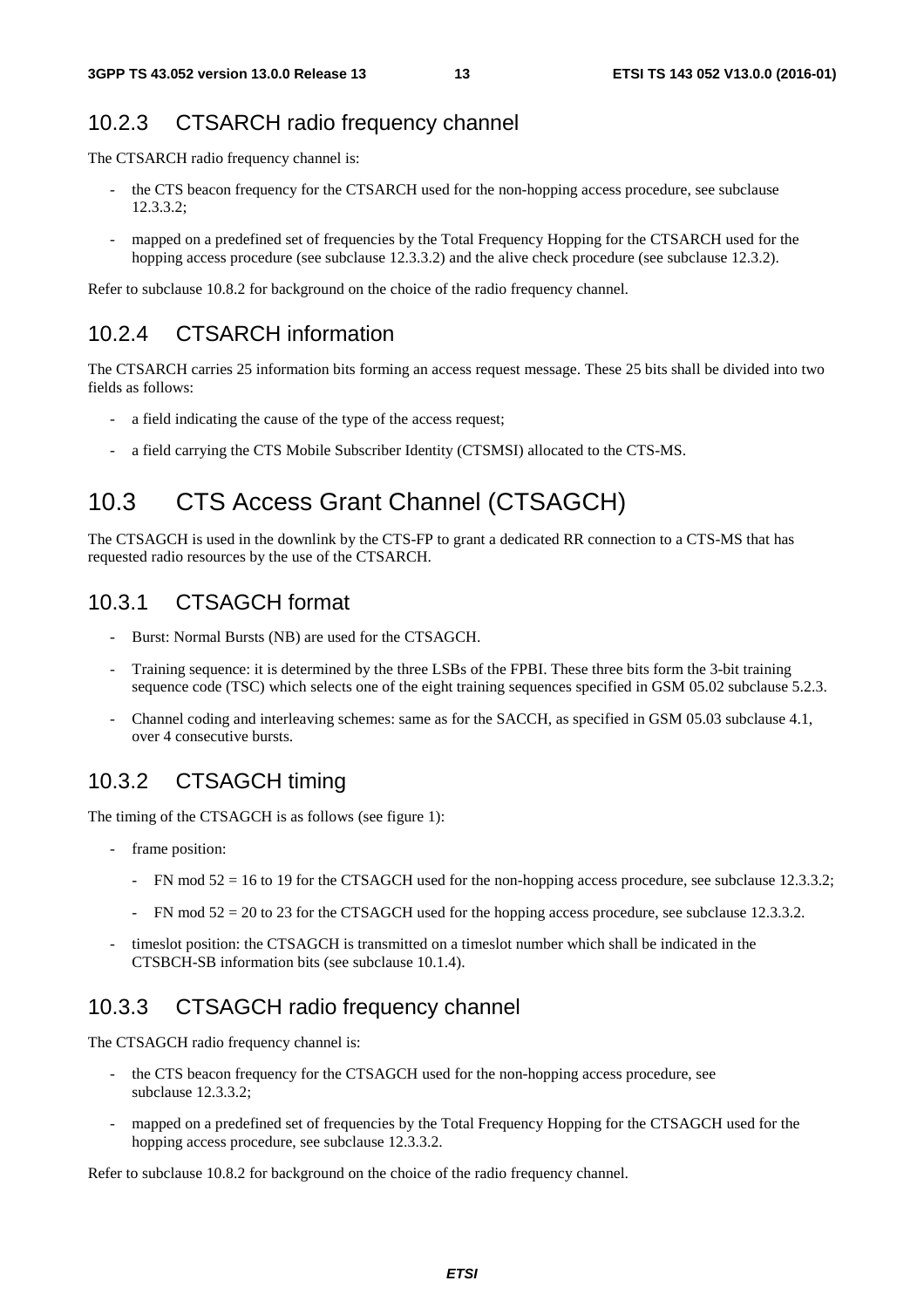#### 10.3.4 CTSAGCH information

The CTSAGCH carries 23 octets of information, forming a message which directs the CTS-MS to a channel on which the RR connection can be continued. This message provides the CTS-MS with channel and timing information.

### 10.4 CTS Paging Channel (CTSPCH)

The CTSPCH is used in the downlink by the CTS-FP to broadcast information for paging (see subclause 12.3.3.3) and alive check (see subclause 12.3.2) procedures. The presence of the CTSPCH on the physical channel is indicated by a signalling information in the CTSBCH (see subclause 10.1.4).

#### 10.4.1 CTSPCH format

- Burst: Normal Bursts (NB) are used for the CTSPCH.
- Training sequence: it is determined by the three LSBs of the FPBI. These three bits form the 3-bit training sequence code (TSC) which selects one of the eight training sequences specified in GSM 05.02 subclause 5.2.3.
- Channel coding and interleaving schemes: same as for the SACCH, as specified in GSM 05.03 subclause 4.1, over 4 consecutive bursts.

#### 10.4.2 CTSPCH timing

The timing of the CTSPCH is as follows (see figure 1):

- frame position: FN mod  $52 = 2$  to 5;
- timeslot position: the CTSPCH is transmitted on a timeslot number which shall be indicated in the CTSBCH-SB information bits (see subclause 10.1.4).

#### 10.4.3 CTSPCH radio frequency channel

The CTSPCH radio frequency channel is mapped on a predefined set of frequencies by the Total Frequency Hopping algorithm.

Refer to subclause 10.8.2 for background on the choice of the radio frequency channel.

#### 10.4.4 CTSPCH information

The CTSPCH contains 23 octets of information, forming the following possible messages:

- a message used for the paging procedure, see subclause 12.3.3.3;
- a message used for alive check procedure, see subclause 12.3.2.

### 10.5 SACCH

In GSM-CTS, the TDMA frames where the CTSBCH is transmitted (FN mod  $26 = 25$ ) are not available for any SACCH transmission, in contrary to GSM. This results in the requirement that the SACCH multiframe shall span 104 TDMA frames (480 ms) as for GSM, however the interleaving scheme of the 4 SACCH bursts shall be so that no SACCH burst is sent in the TDMA frames: FN mod  $104 = 25, 51, 77$  or 103.

Therefore, the mapping in time of the 4 SACCH/CTS frames onto the physical channel shall be as follows:

- $TN = 0$  and 1 FN mod  $104 = 12, 38, 64, 90$ ;
- $TN = 2$  and 3 FN mod  $104 = 38, 64, 90, 12$ ;
- $TN = 4$  and  $5$  FN mod  $104 = 64, 90, 12, 38$ ;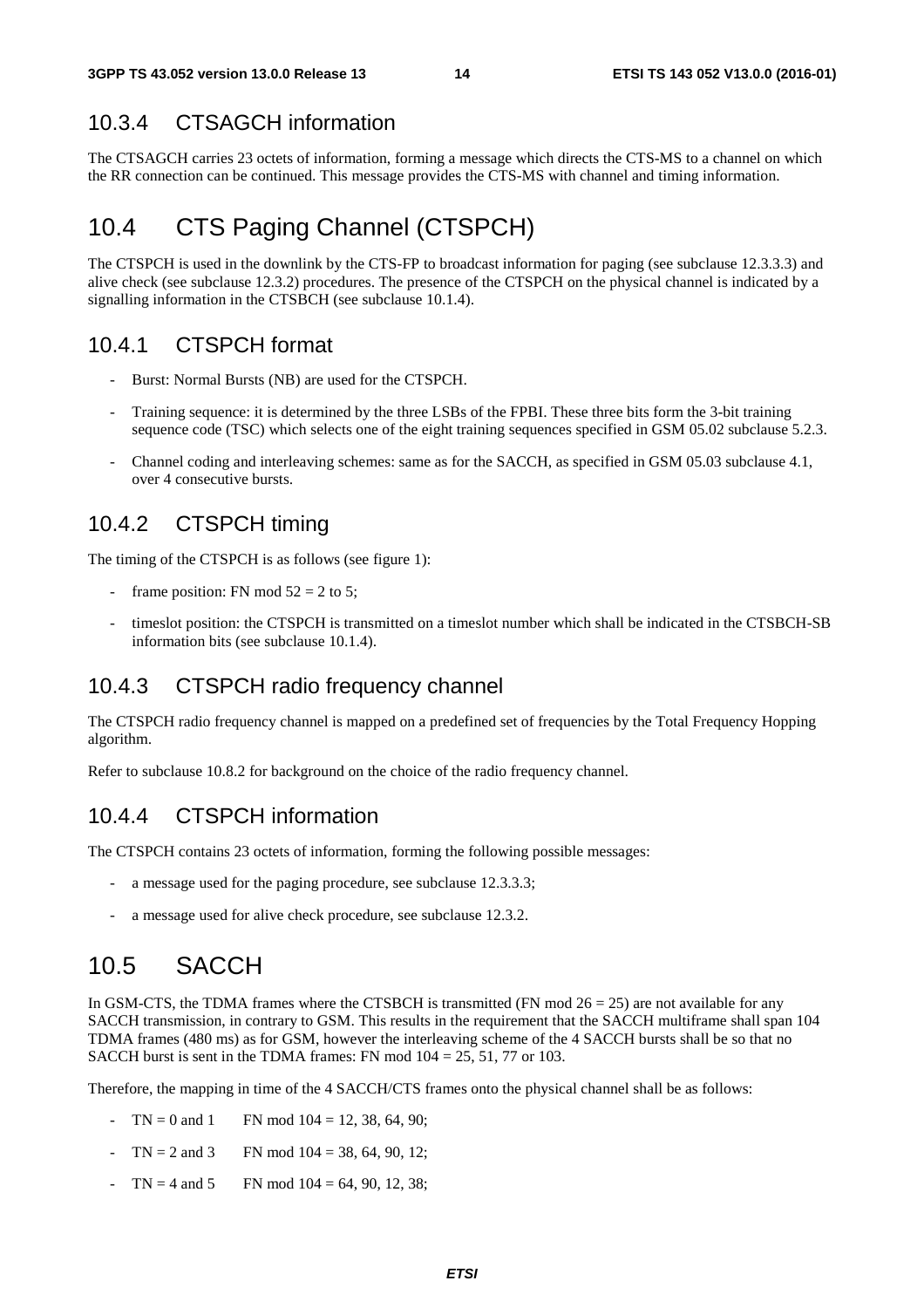#### **3GPP TS 43.052 version 13.0.0 Release 13 15 ETSI TS 143 052 V13.0.0 (2016-01)**

 $TN = 6$  and  $7$  FN mod  $104 = 90, 12, 38, 64$ .

The timing of the SACCH on the 26-multiframe is shown on figure 2.

The SACCH radio frequency channel is mapped on a predefined set of frequencies by the Total Frequency Hopping algorithm, as defined in subclause 10.8.2, except in the case of the non-hopping access procedure (for the attachment or enrolment of a CTS-MS), where the SACCH is mapped on the CTS beacon frequency.

SACCH is a point-to-point dedicated control channel used to transmit signalling messages for the layered GSM-CTS protocol.

## 10.6 FACCH

The standard GSM FACCH as defined in GSM 05.02 is used in GSM-CTS. Full rate FACCH/F is supported.

The timing of the FACCH on the 26-multiframe is shown on figure 2.

The FACCH radio frequency channel is mapped on a predefined set of frequencies by the Total Frequency Hopping algorithm, as defined in subclause 10.8.2, except in the case of the non-hopping access procedure (for the attachment or enrolment of a CTS-MS), where the FACCH is mapped on the CTS beacon frequency.

FACCH is a point-to-point dedicated control channel used to transmit signalling messages for the GSM-CTS layered protocol.

### 10.7 TCH

The traffic channel TCH used in GSM-CTS is the standard GSM traffic channel TCH as defined in GSM 05.02.

The supported channel types shall be:

- TCH/F.

The supported channel modes shall be in the Phase 1 of the GSM-CTS:

- speech v1: full rate speech coder;
- speech v2: enhanced full rate speech coder;
- signalling only.

Discontinuous transmission (DTX) shall be supported on the speech TCH.

The timing of the TCH on the 26-multiframe is shown on figure 2.

The TCH radio frequency channel is mapped on a predefined set of frequencies by the Total Frequency Hopping algorithm, as defined in subclause 10.8.2, except in the case of the non-hopping access procedure (for the attachment or enrolment of a CTS-MS), where the TCH is mapped on the CTS beacon frequency.

### 10.8 Mapping of the Logical Channels onto Physical Channels

#### 10.8.1 Mapping in time of the logical channels onto the physical channels

The following figures give the mapping in time of the logical channels onto the physical channels.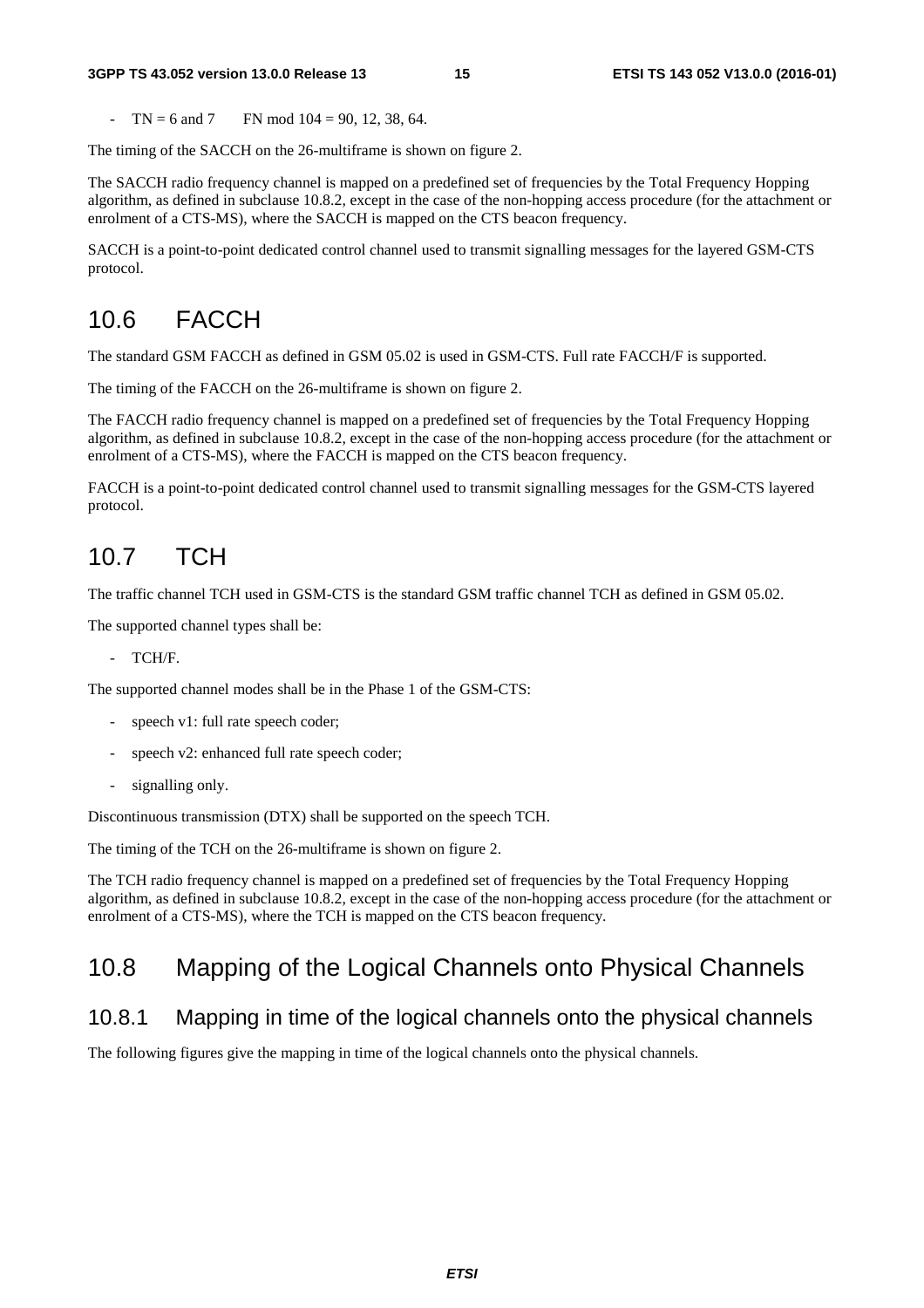

**Figure 1: 52-multiframe structure** 



**Figure 2: 26-multiframe structure** 

#### 10.8.2 Mapping in frequency of the logical channels onto the physical channels

Prior to its attachment with a CTS-FP, the CTS-MS can not perform hopping as it is not aware of:

- the list of frequencies on which it shall hop: the TFH list (see subclause 12.2.2);
- the hopping sequence to use with the CTS-FP: this is computed from a set of parameters of the TFH algorithm (see below).

Therefore, the CTSBCH and the channels used in the attachment of a CTS-MS to access the CTS-FP (see non-hopping access procedure: subclause 12.3.3.2.1) are transmitted on the CTS beacon frequency.

After attachment, the CTS-MS has obtained the required information i.e. the TFH list and the parameters for the TFH algorithm, therefore hopping can be performed. All logical channels (except the CTSBCH) are mapped by the TFH algorithm on the TFH list.

The TFH algorithm shall be the Lempel-Greenberger algorithm concatenated with a non-repeating code (LG/NR). The hopping sequence is computed from a codeword which is continuously changing according to the LG/NR algorithm.

#### 10.8.3 Permitted Channel Combinations

Due to the change of CTSBCH timeslot position from one 52-multiframe to another (see subclause 11.2), the following channel combinations are allowed on a physical channel:

- (i) CTSBCH + CTSPCH + CTSARCH + CTSAGCH;
- (ii) CTSPCH + CTSARCH + CTSAGCH;
- (iii) CTSBCH;
- $(iv)$  CTSBCH + TCH/F + FACCH/F + SACCH/CTS;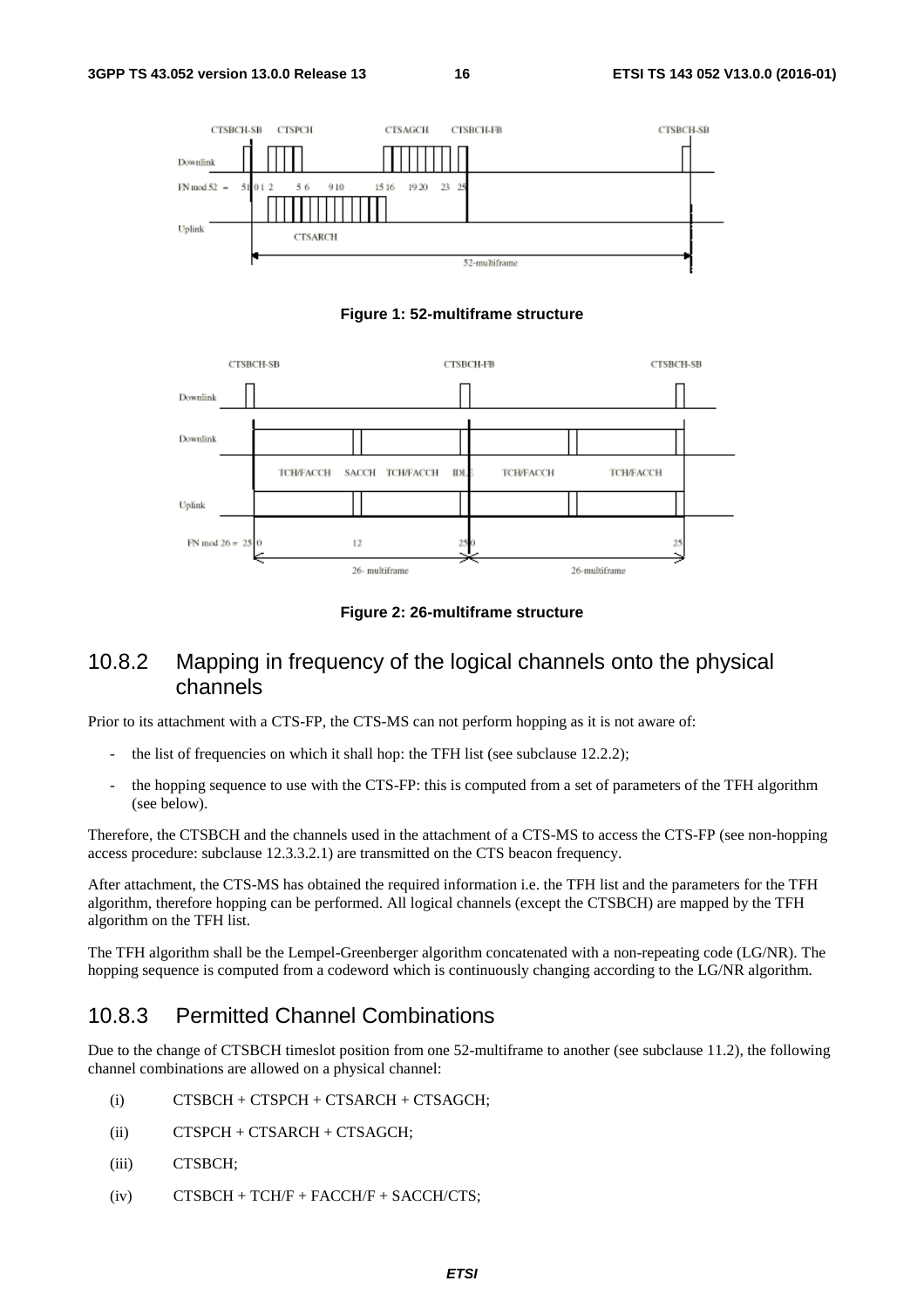#### **3GPP TS 43.052 version 13.0.0 Release 13 17 ETSI TS 143 052 V13.0.0 (2016-01)**

 $(V)$  TCH/F + FACCH/F + SACCH/CTS.

Channel combinations (i), (iii) and (iv) shall be mutually exclusive in one 52-multiframe, because the CTSBCH is transmitted only once per 52-multiframe.

Channel combinations (i) and (ii) shall be also mutually exclusive.

### 11 Lower Layer Procedures

### 11.1 CTSBCH transmission

The CTS-FP shall transmit the CTSBCH on the selected CTSBCH frequency (indicated by the Frequency Management procedure in the RR upper layer, see subclause 12.2.2) at the maximum permitted output power.

### 11.2 CTSBCH timeslot management

In order to further reduce the interference between two CTS-FP and to ease the detection of the CTSBCH of neighbour CTS-FP (for GSM-CTS Phase 2), the timeslot position of the CTSBCH within the TDMA frame where the CTSBCH is transmitted shall not be fixed from one 52-multiframe to another.

A mechanism of CTSBCH timeslot shifting shall be performed on the CTSBCH while the CTS-FP is in RR Idle state (see subclause 12.1). This mechanism shall fulfil the following requirements:

- the shifting sequences of CTSBCH timeslot positions shall be predictable;
- a high number of shifting sequences shall be generated from a minimum number of parameters.

The mechanism of CTSBCH timeslot shifting is optional while the CTS-FP is in RR Active state (see subclause 12.1), i.e. has established a dedicated RR connection to a CTS-MS. A flag shall indicate in the CTSBCH-SB information bits whether the CTSBCH timeslot shifting is currently performed or not (see subclause 10.1.4).

### 11.3 CTSBCH-FB detection

When triggered by the upper layers, the CTS-MS shall attempt to detect the CTSBCH-FB on the CTSBCH frequency given by the upper layers. When the CTSBCH-FB is detected, it is used by the CTS-MS to update its frequency synchronisation to the CTS-FP.

### 11.4 CTSBCH-SB decoding

When triggered by the upper layers, the CTS-MS shall attempt to decode the CTSBCH-SB on the CTSBCH frequency given by the upper layers. The decoding of the CTSBCH-SB allows the CTS-MS to update its time synchronisation to the CTS-FP.

The CTSBCH-SB information bits shall be sent to the RR upper layer of the CTS-MS: see subclause 12.2.3.

### 11.5 Discontinuous transmission (DTX)

DTX shall be used by the CTS-FP and the CTS-MS. The DTX procedure specified in the relevant GSM 06 series specifications and in GSM 05.08 subclause 8.3 shall be employed.

#### 11.6 Interference measurements

A procedure shall be implemented in the CTS-FP by which it estimates the interference level on the uplink frequencies of the Generic Frequency List (GFL).

In the same manner, the CTS-MS shall estimate the interference level on the downlink frequencies of the GFL.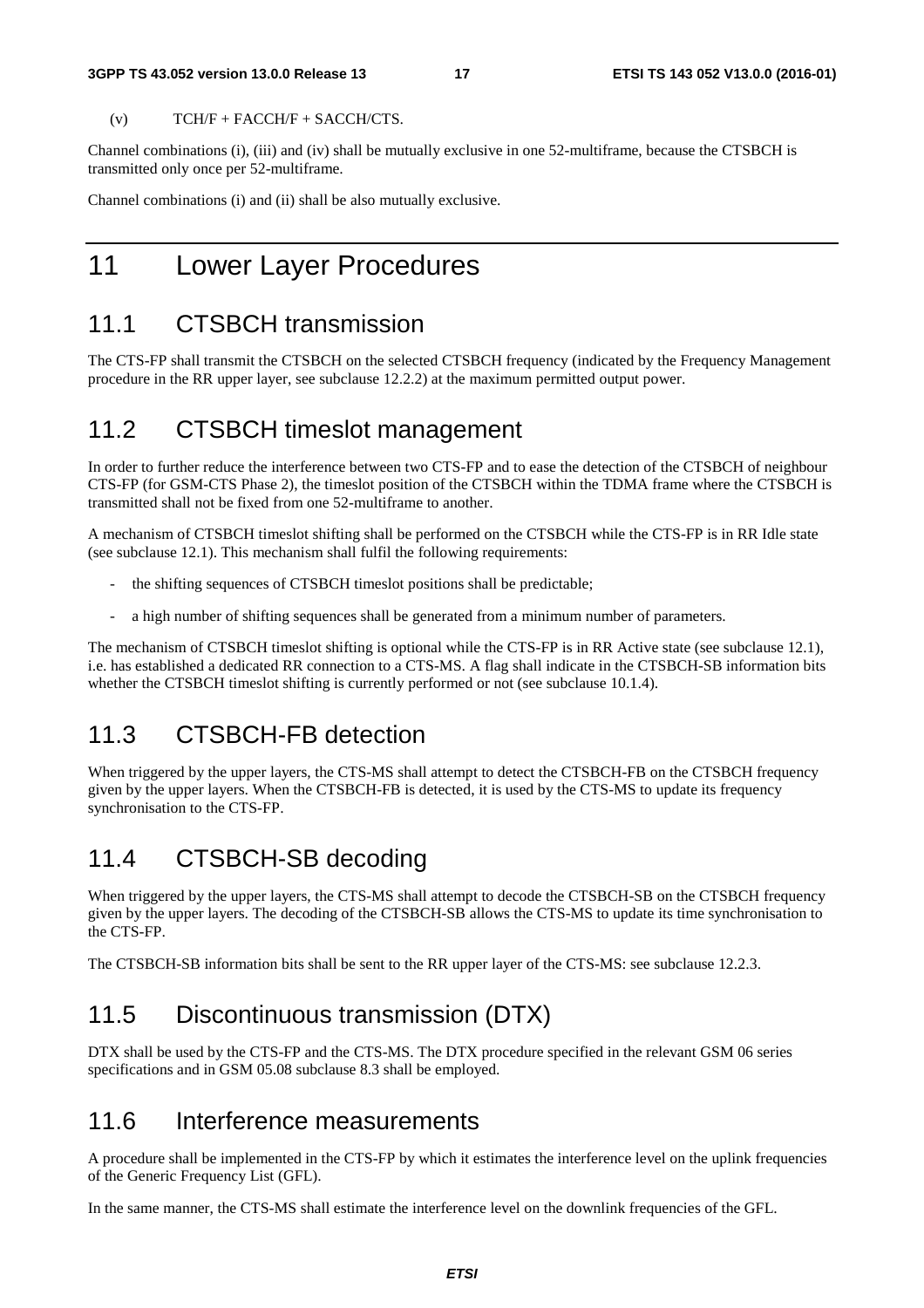Such interference measurements are periodically triggered by the RR upper layer, i.e. the AFA algorithm: the list of frequencies of the GFL which are to be measured, the required number of samples per frequency and the allowed measurement period, shall be specified.

### 11.7 MS timing offset measurements

When triggered by the upper RR layer, the CTS-FP shall measure the MS timing offset (as specified in GSM 05.10) of the bursts received on the CTS radio interface, i.e. Synchronisation Bursts (SB) and Normal Bursts (NB). The measurements shall be reported to the RR upper layer.

The requirements on the measurement precision are intended to allow the control of the CTS-FP service range, as defined in subclause 12.2.4.

## 12 Radio Resource Management Procedures

#### 12.1 Radio Resources management states

RR Idle state: for the CTS-FP, the state where it has been initialised (see GSM 03.56); for the CTS-MS, the state where it is attached to a CTS-FP (see GSM 03.56).

RR Active state: the state where the CTS-MS and the CTS-FP have successfully established a dedicated RR connection.

### 12.2 General procedures

#### 12.2.1 Initial synchronization of a CTS-MS and CTS-FP

Some procedures, e.g. the enrolment of a CTS-MS, shall require the synchronization of a CTS-FP and CTS-MS, whereas no parameters have yet been exchanged between the CTS-FP and CTS-MS, such as the used CTSBCH frequency. A special procedure shall be implemented in the CTS-FP by which the CTS-MS synchronization, i.e. decoding of the CTSBCH, is eased. This procedure shall include ways for the CTS-MS to detect the CTS beacon frequency more rapidly.

At the end of this procedure, the CTS-FP and CTS-MS are synchronised and can establish a dedicated RR connection if requested by the upper layers.

#### 12.2.2 Frequency management

The following figure 3 gives an overview of the frequency management in the CTS-FP and CTS-MS.

The purpose of the frequency management is to avoid that a CTS-FP and a CTS-MS use the same frequencies as the surrounding PLMN and cause a too high interference level to it, to other CTS-FP and to the corresponding MS (GSM or CTS).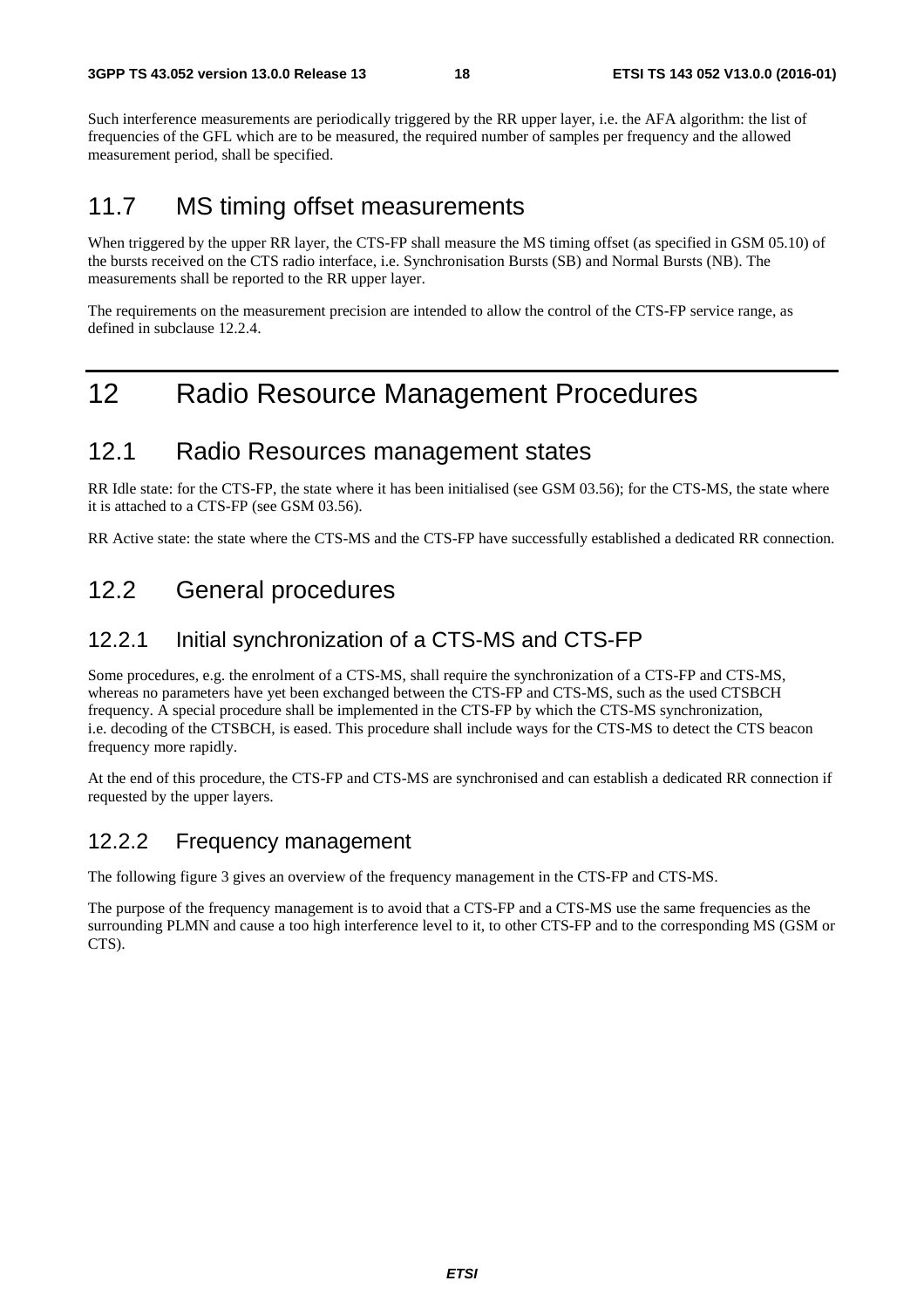

**Figure 3: frequency management overview** 

- The GFL is allocated to a certain CTS-FP.
- The AFA table contains the frequencies of the GFL ranked and ordered by the AFA algorithm (see subclause 12.2.2.2); it is managed by the CTS-FP only.
- The TFH list is a reduced AFA table: the AFA / TFH interworking procedure (see subclause 12.2.2.3) has excluded some of the frequencies of the AFA table depending on an acceptance threshold and other parameters; the TFH list shall be known by both CTS-FP and CTS-MS, as it is the list of frequencies on which hopping is performed.

The whole management of the frequencies in the CTS system can be sub-divided into the following procedures.

#### 12.2.2.1 Interference measurements exchange

The AFA algorithm shall periodically specify which interference measurements are to be performed on the Lower Layer in both CTS-FP and CTS-MS, then the interference measurements shall be reported from the Lower Layer of the CTS-FP and CTS-MS to the AFA algorithm.

The protocol to request and report the interference measurements shall use a dedicated RR connection (see subclause 12.3.3).

#### 12.2.2.2 Adaptive Frequency Allocation (AFA) algorithm

The AFA algorithm shall perform a ranking with regard to interference measurements (see subclause 11.6), among the frequencies of the GFL, taking into account system parameters.

The reaction time of the AFA algorithm shall decrease in case high interference is measured on the used frequencies, e.g. to adapt to strong changes in the interference environment caused by frequency replanning on the cellular network. It shall, however, be resistant against interference fluctuations caused by short time traffic variations, e.g. day and night traffic.

#### 12.2.2.3 AFA / TFH interworking

A set of frequencies from the AFA table shall be selected by the CTS-FP to be used by the Total Frequency Hopping (TFH) algorithm: this subset is the TFH list. The selection mechanisms shall use parameters, such as an acceptance criteria. All frequencies fulfilling the acceptance criteria shall be part of the TFH list.

#### 12.2.2.4 CTSBCH frequency selection

Any frequency from the TFH list shall be selected as the CTSBCH frequency, i.e. the frequency on which the CTSBCH is transmitted. The CTSBCH frequency can be either the frequency showing the lowest interference level with respect to reported interference measurements, either a random frequency chosen in the TFH list.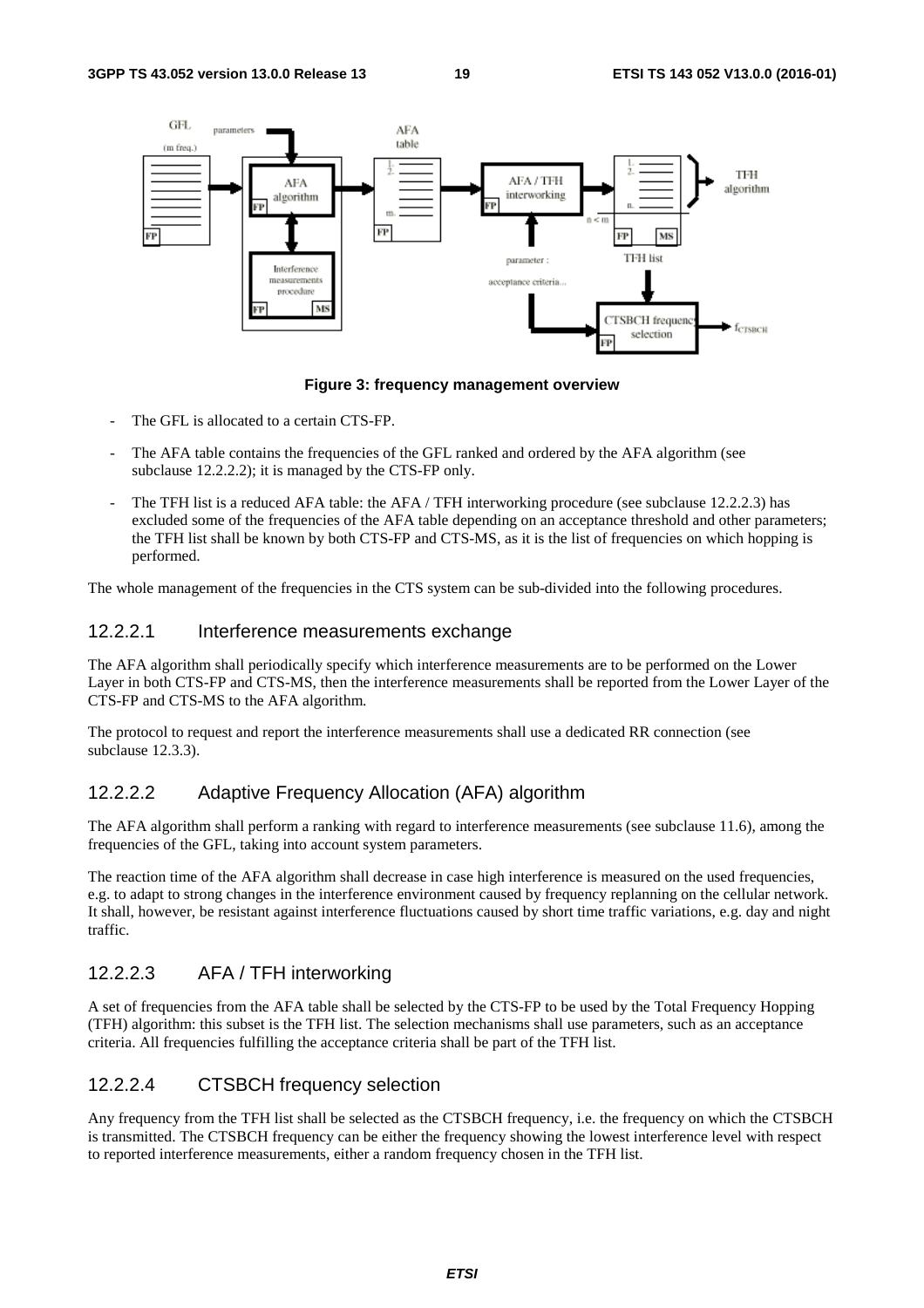#### 12.2.3 CTSBCH-SB information

The CTSBCH-SB shall be periodically transmitted by the CTS-FP on the CTS radio interface (see subclause 11.1). The information described in subclause 10.1.4, shall be sent by the CTS-FP at every CTSBCH-SB transmission.

#### 12.2.4 Control of CTS-FP service range

The control of the CTS-FP service range can be performed using MS timing offset measurements (as defined in subclause 11.7). Considering the present MS requirements for synchronisation (see GSM 05.10 clause 6), the CTS-FP service range can be only controlled with an accuracy of ±750 m.

Methods for increasing this accuracy are needed in order to see if the CTS-FP service range can be restricted to 375 m. They are specified in GSM 05.10.

#### 12.2.5 CTS-FP selection

When attempting to attach to a CTS-FP (see GSM 03.56), the CTS-MS shall periodically attempt to detect the CTSBCH-FB (see subclause 11.3) on the CTSBCH frequency. The CTSBCH frequency shall be stored in the CTS-MS for each CTS-FP it is enrolled with.

### 12.3 RR Idle state procedures

#### 12.3.1 CTSBCH monitoring

In the RR Idle state, the CTS-MS RR layer shall periodically request the CTS-MS Lower Layer to decode the CTSBCH-SB (see subclause 11.4).

The periodicity of the CTSBCH monitoring shall ensure that synchronisation to the CTS-FP can be maintained and that the response time to information given in the CTSPCH is acceptable.

#### 12.3.2 Alive check

The CTS-FP shall periodically verify the presence of its attached CTS-MS. This shall be performed in four steps:

- the CTSPCH indicator flag of the CTSBCH shall indicate the need to decode the next following CTSPCH;
- the CTS-FP shall transmit on the CTSPCH an alive check message: this message shall contain a CTSMSI, which is used by the CTS-FP to address one particular CTS-MS;
- the addressed CTS-MS shall transmit an access request message on one of the six CTSARCH which are mapped onto the physical channel as specified in subclause 10.2.2. The choice of the CTSARCH to be used shall be randomly performed;
- the alive check message shall be maintained on the CTSPCH until the access request message is received from the CTS-MS; however if after a timer has expired, no message is received from the CTS-MS, an alive check failure message shall be sent to the MM upper layer.

#### 12.3.3 Establishment of a dedicated RR connection

#### 12.3.3.1 Timeslot assignment for dedicated connection

The timeslot assignment for a dedicated channel shall be based on interference measurements performed by the CTS-FP in the uplink direction on any timeslot of the frequencies of the TFH list. The least interfered timeslot shall be used to establish a dedicated connection.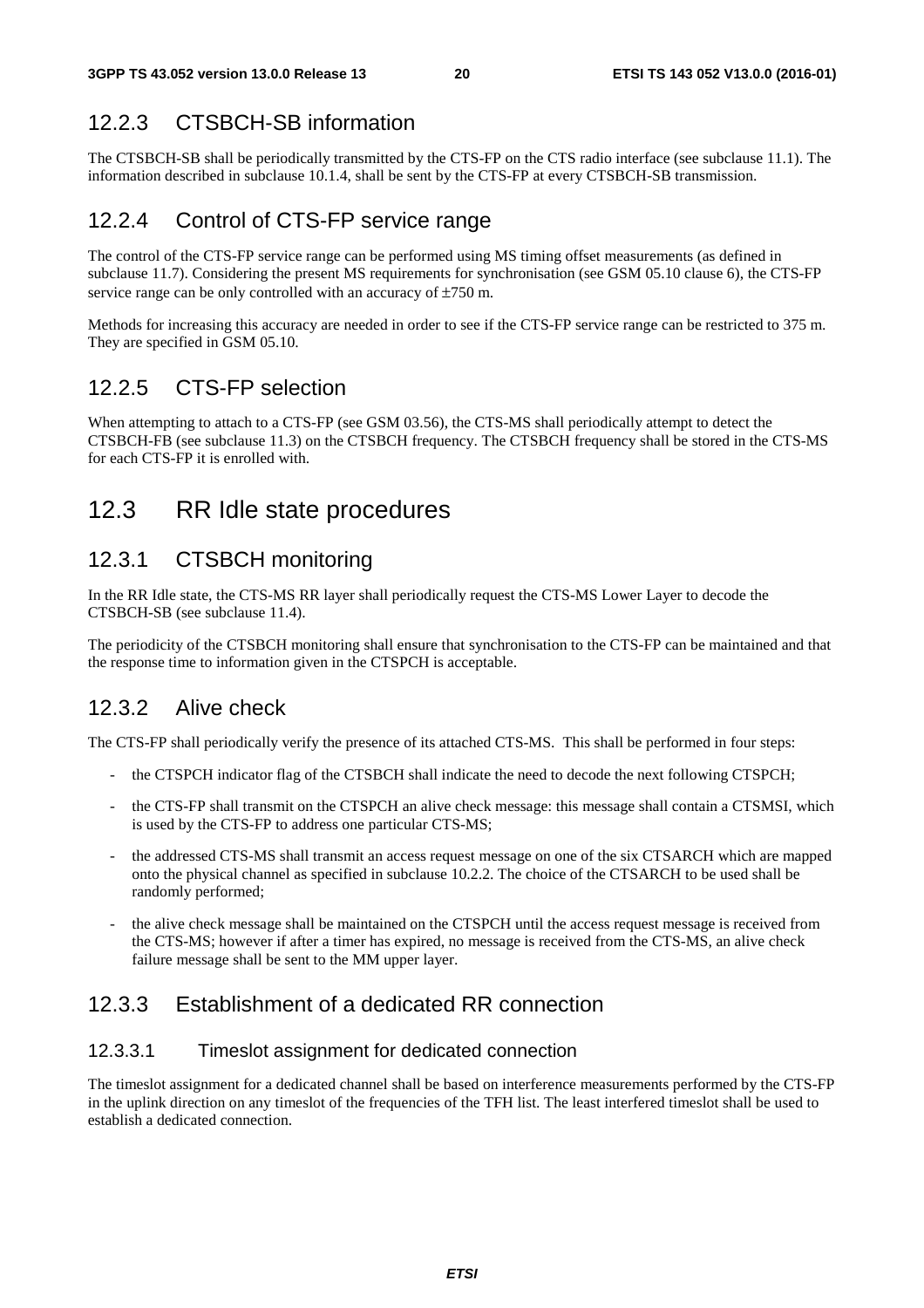#### 12.3.3.2 CTS-MS initiated RR connection establishment

When the CTS-MS is willing to establish a dedicated RR connection with a CTS-FP, it shall access the CTS-FP using one of the two following procedures. The choice is dependent on the type of request for dedicated RR connection as triggered by the upper layers: e.g. attachment, CTS-MS initiated call set-up, etc.

#### 12.3.3.2.1 Non-hopping access procedure

An access request message shall be sent by the CTS-MS on the CTSARCH. The CTS-MS shall send two bursts on the CTSARCH: these two bursts shall be sent on two successive frames and shall contain the same access request message. The first sent burst can be used by the CTS-FP to assess the path loss between the CTS-MS and itself, in order to effectively decode the second burst. The choice of the two CTSARCH to be used among the eight CTSARCH which are mapped onto the physical channel as stated in subclause 10.2.2, shall be randomly performed, with the requirement of the first burst being sent in a TDMA frame with even FN.

On receipt of the access request message, the CTS-FP shall transmit a message on the CTSAGCH which is mapped onto the physical channel as stated in subclause 10.3.2.

This message shall contain the dedicated channel description.

Upon receipt of this message, the CTS-MS shall switch to the assigned channel, set the channel mode to "Signalling only", activate the assigned channel in non-hopping mode and establish the main signalling link. The dedicated RR connection is then considered as established: the CTS-FP shall transmit to the CTS-MS the required information to perform hopping, i.e. the hopping parameters to be used by the Total Frequency Hopping algorithm (see subclause 10.8.2) and the TFH list. Upper layers shall then be informed, in order to perform the required procedure.

#### 12.3.3.2.2 Hopping access procedure

An access request message shall be sent by the CTS-MS on the CTSARCH. The CTS-MS shall send two bursts on the CTSARCH: these two bursts shall be sent on two successive frames and shall contain the same access request message. The first sent burst can be used by the CTS-FP to assess the path loss between the CTS-MS and itself, in order to effectively decode the second burst The choice of the two CTSARCH to be used among the six CTSARCH which are mapped onto the physical channel as stated in subclause 10.2.2, shall be randomly performed, with the requirement of the first burst being sent in a TDMA frame with even FN.

On receipt of the access request message, the CTS-FP shall transmit a message on the CTSAGCH which is mapped onto the physical channel as stated in subclause 10.3.2. This message shall contain the dedicated channel description.

Upon receipt of this message, the CTS-MS shall switch to the assigned channel, set the channel mode to "Signalling only", activate the assigned channel in hopping mode and establish the main signalling link. The dedicated RR connection is then considered as established: upper layers shall be informed, in order to perform the required procedure.

#### 12.3.3.3 CTS-FP initiated RR connection establishment

When the CTS-FP is willing to establish a dedicated RR connection with a CTS-MS, it shall perform the paging procedure.

The CTSPCH indicator flag of the CTSBCH shall indicate the need for the CTS-MS to decode the next following CTSPCH. Then the CTS-FP shall transmit on the CTSPCH a paging message: this message shall contain a CTSMSI, which is used by the CTS-FP to address one particular CTS-MS.

On receipt of this paging message, the CTS-MS shall perform the hopping access procedure, similar to subclause 12.3.3.2.2.

The paging message shall be maintained on the CTSPCH until the access request message is received from the CTS-MS; however if after a timer has expired, no message is received from the CTS-MS, an paging failure message shall be sent to the MM upper layer.

The dedicated RR connection is then considered as established: upper layers shall be informed, in order to perform the required procedure.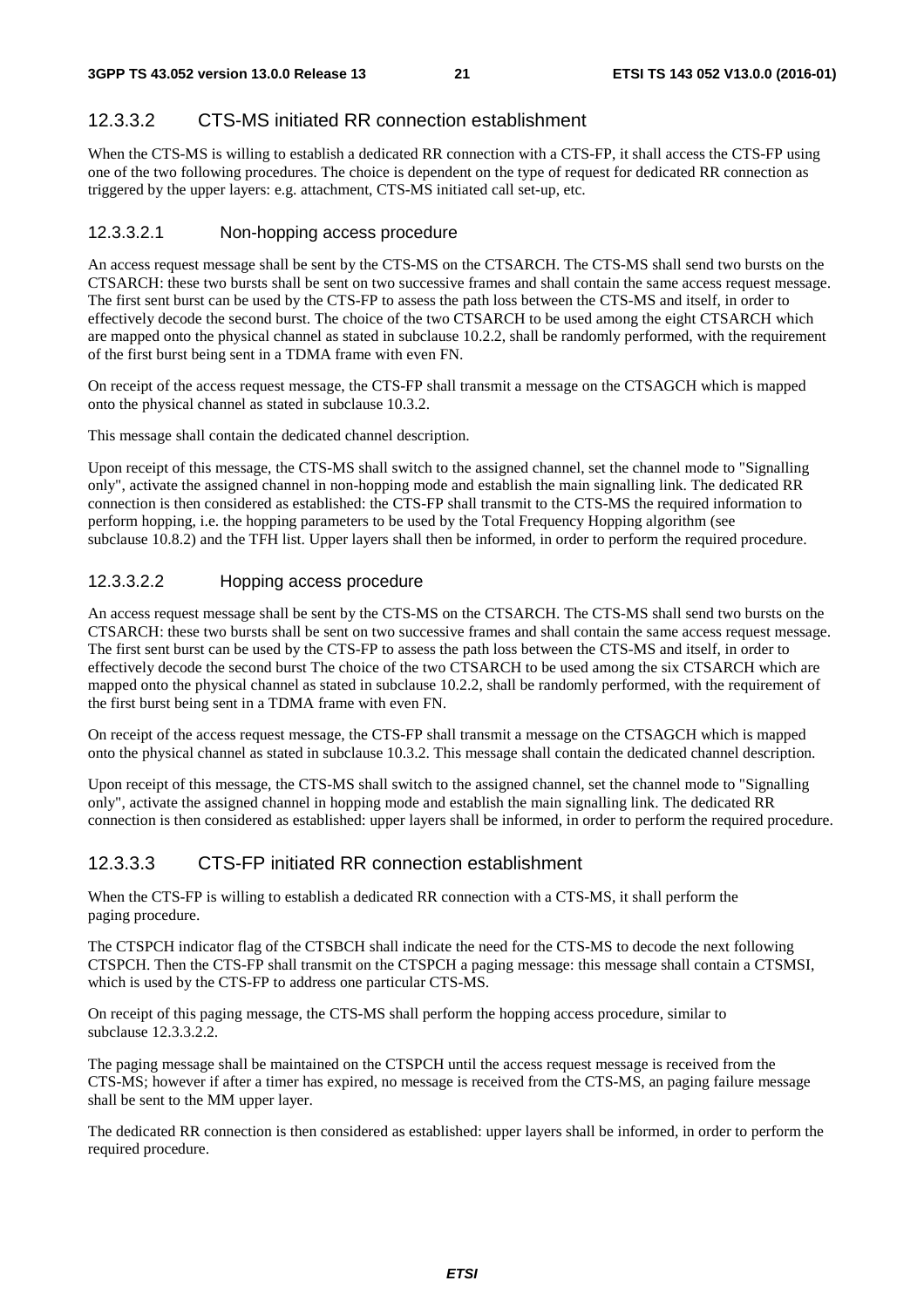#### 12.3.4 CTSBCH failure detection

If the CTSBCH-SB can not be decoded by the CTS-MS performing CTSBCH monitoring, the CTS-MS shall attempts to monitor the CTSBCH again on the next 52-multiframe. If it cannot monitor the CTSBCH for a defined number of consecutive attempts, a CTSBCH failure message shall be sent to the upper layers.

### 12.4 RR Active state procedures

In the RR Active state, a dedicated RR connection has been successfully established between a CTS-MS and a CTS-FP.

#### 12.4.1 Radio link failure detection

The radio link failure detection in the CTS-FP and the CTS-MS shall ensure that dedicated RR connection with unacceptable quality, which cannot be improved either by RF power control (see subclause 12.4.2) or intracell handover (see subclause 12.4.3) shall be released by the CTS-FP or the CTS-MS. A radio link failure message shall be sent to the upper layers.

#### 12.4.2 RF power control

In the RR Active state, RF power control shall be employed to minimise the transmit power required by the CTS-MS or the CTS-FP whilst maintaining the quality of the radio link. Both the CTS-MS and CTS-FP shall apply power control in the uplink and downlink.

The output power control level to be used by the CTS-MS shall be determined in the CTS-FP and shall be communicated to the CTS-MS on the SACCH.

The requirements for the power control algorithm are specified in GSM 05.08.

#### 12.4.3 Intracell handover

Intracell handover (change of active timeslot) shall be carried out in the case of unacceptable connection quality when in RR Active state. The handover shall be triggered by the CTS-FP.

If an intracell handover is triggered, the CTS-FP shall re-assign another randomly chosen timeslot for the dedicated connection.

#### 12.4.4 Channel release

When triggered by the upper layers or if a radio link failure is detected (see subclause 12.4.1), the dedicated RR connection shall be released by the CTS-MS and CTS-FP.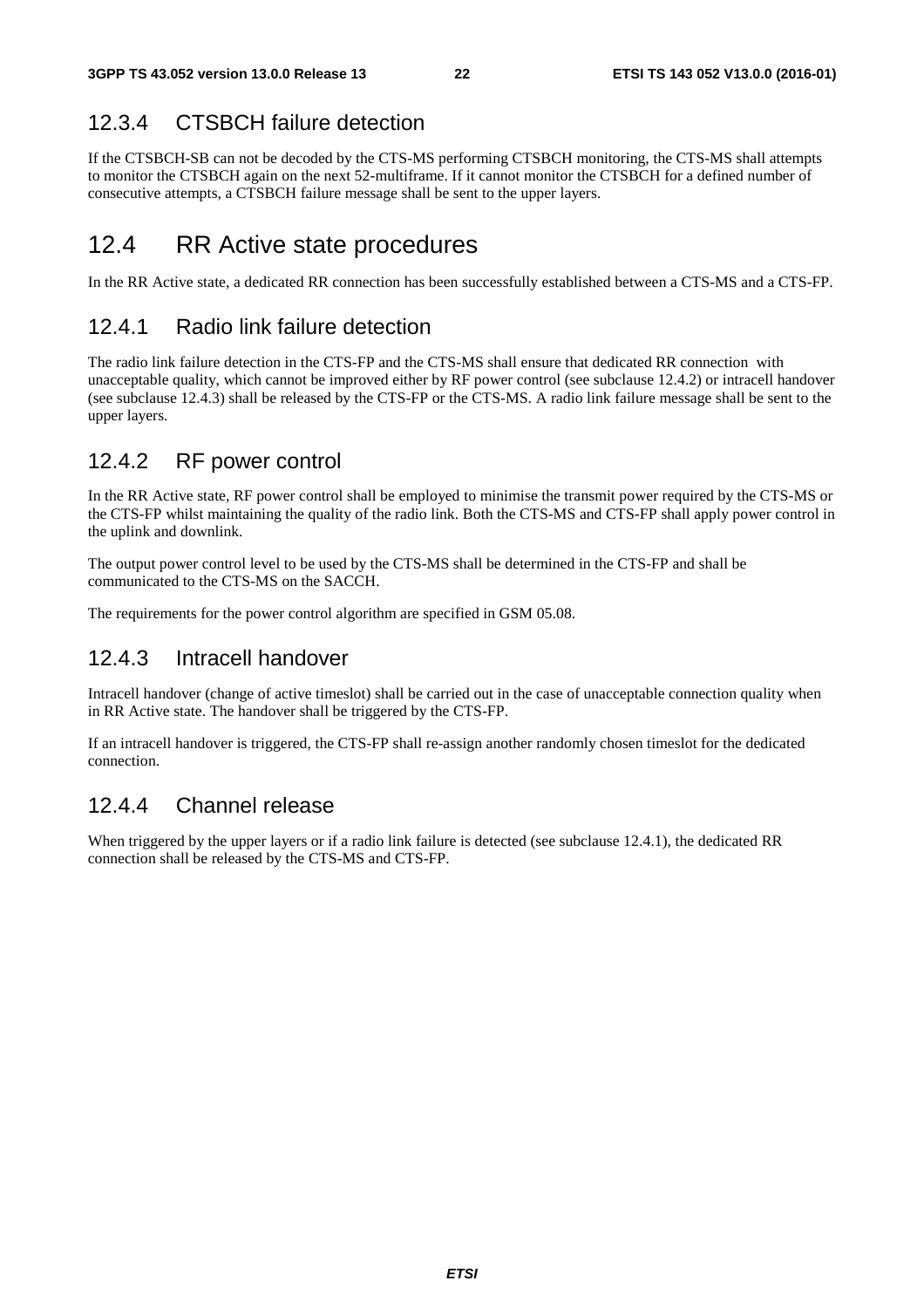## Annex A (informative): GSM backwards compatibility issues

This annex is intended to study the impacts on a GSM-MS behaviour in a PLMN due to the deployment of CTS-FPs in the PLMN coverage area.

This study is split in 3 scenarios:

- Scenario 1: CTS is not operated by PLMN operator, or CTS and GSM are operated in separate bands. It means that PLMN and CTS-GFL have no common frequency in the whole overlapping coverage area;
- Scenario 2: CTS and GSM are operated in shared band with optimal GFL definition in the considered area. It means that at every given location PLMN and CTS-GFL have no common frequency;
- Scenario 3: CTS and GSM are operated in shared band with sub-optimal GFL definition for some considered area. It means that at some given locations PLMN and CTS-GFL (then possibly FPs) have common frequencies.
- NOTE: PLMN refers either to the home PLMN when the GSM-MS is under its coverage, or the roaming PLMN otherwise.

## A.1 Reasons for possible impact of a CTS-FP on a GSM-MS in the PLMN

#### A.1.1 Power measurement of BCCH carrier

CTS and GSM potentially share same frequency band. Thus signals emitted by a CTS-FP may impact the power measurement performed by the MS on GSM frequencies.

Signals emitted by a CTS-FP are:

- on the beacon frequency, maximum 6 bursts on 52 frames:
	- the CTSBCH, permanently, 2 bursts every 52 frames;
	- part of the CTSAGCH (non hopping), on demand, 4 bursts every 52 frames.
- on a defined set of frequencies, using Total Frequency Hopping procedure :
	- the CTSPCH, on demand, 4 bursts every 52 frames;
	- part of the CTSAGCH (hopping), on demand, 4 bursts every 52 frames;
	- SACCH, FACCH, TCH/F, for each dedicated connection, total of 50 bursts every 52 frames.

The BCCH carrier power measured by the GSM-MS is according to GSM 05.08 and GSM 03.22 the average on 5 measurements, evenly spread in 5 s.

#### A.1.1.1 Power on CTS-FP beacon frequency seen by the GSM-MS in cell selection

Considering the logical channels mapping for a CTS-FP, the GSM-MS has a maximum probability of  $(6/416)^n$  to see (n/5) bursts of the CTS-FP beacon in the 5 measurements, i.e. probability 0.014 to see 1/5 of the beacon power, 0.00020 to see 2/5 of the beacon power, ...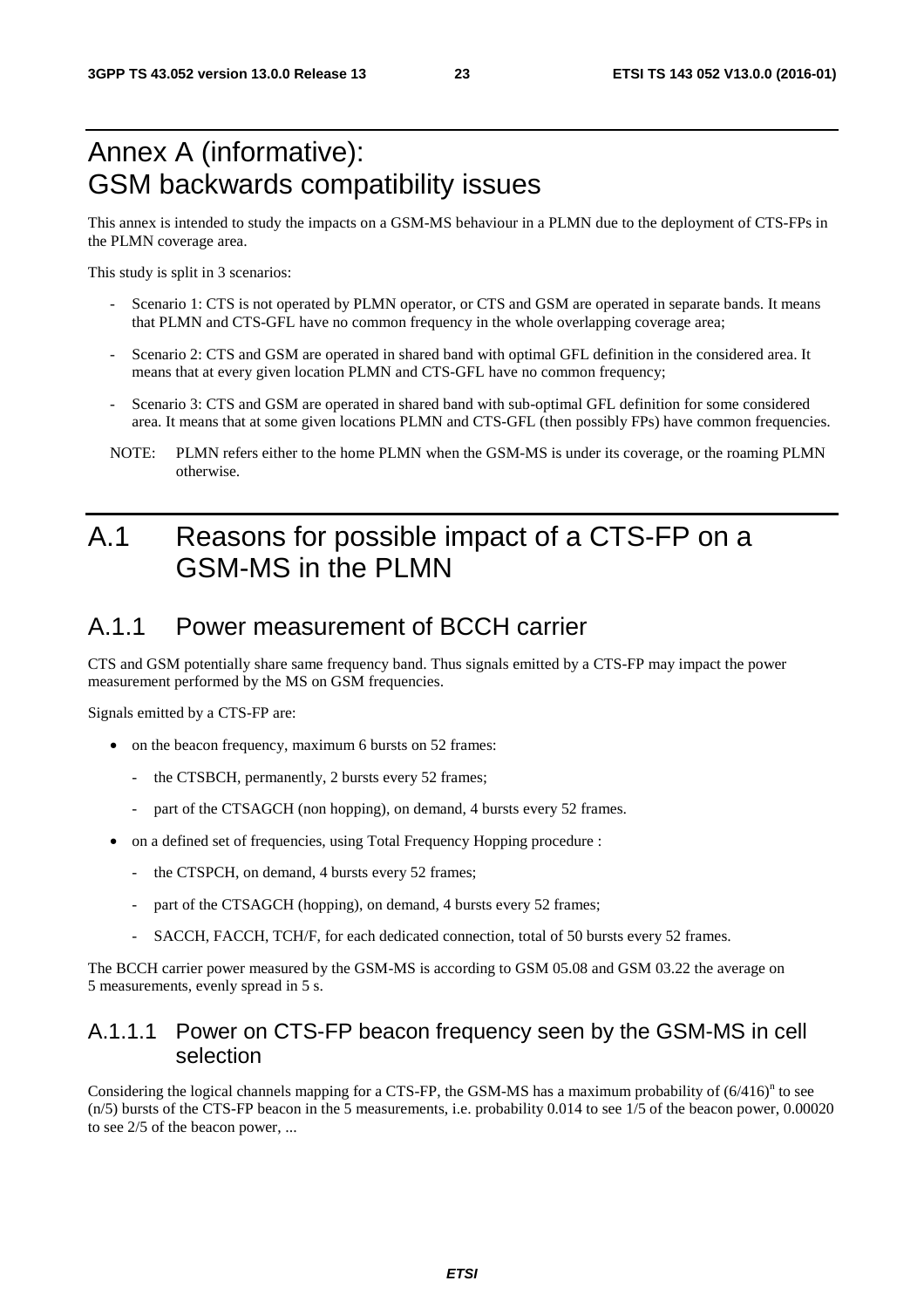#### A.1.1.2 Power on CTS-FP hopping frequencies seen by the GSM-MS in cell selection

On any other frequency, the CTS-FP has to perform Total Frequency Hopping. The power seen by the GSM-MS will depend on the number of frequencies used and the state of the FP (signalling, dedicated connection, ...).

If there is one dedicated connection, one timeslot will be used, spread over the hopped frequencies. For example, when hopping on 8 frequencies, the impact on power is as low as for the beacon frequency.

### A.1.2 Synchronisation of a GSM-MS

CTS and GSM share same burst format for frequency burst (FCH and CTSBCH-FB). Therefore a GSM-MS could perform misleading FCH detection. But the Synchronisation Bursts (SCH and CTSBCH-SB) have different training sequences. A GSM-MS will not be able to decode a CTSBCH-SB. In addition, multiframe scheme is different between BCCH and CTS beacon.

## A.2 Scenario 1: PLMN and CTS-GFL have no common frequency in whole coverage area

In this section, we consider that any GFL in the considered PLMN coverage and any BA list in this PLMN never have any common frequency.

This section corresponds mainly to the following cases:

- donor PLMN and CTS are operated in separate bands;
- the considered PLMN is not a CTS Donor PLMN.

### A.2.1 Cell Selection

#### A.2.1.1 GSM-MS has no BA list stored on the SIM

In this case, the GSM-MS shall scan all frequencies allowed by its type (GSM 900Mhz, 1800Mhz, multi-band, ...), the number of such frequencies being possibly reduced by network parameter such as BA RANGE.

The GSM-MS may see a CTS-FP frequency as the next most powerful frequency and try to find a FCH. If it is not a CTS beacon frequency, frequency burst detection will fail. If it is a CTS beacon frequency, the frequency burst may be detected, but the MS will fail to decode an SCH.

The impact on GSM-MS is an **additional delay of maximum 0,5 s per CTS frequency on which synchronisation is attempted**, i.e. CTS frequency seen with higher power than the BCCH on which the MS is finally camping (see GSM 05.08 subclause 6.2 for maximum delay allowed for synchronisation to a BCCH carrier).

#### A.2.1.2 GSM-MS has a stored BA list on the SIM (optional)

The GSM-MS attempts first to camp on a cell with frequency in that BA list.

If the GSM-MS achieves to camp on a cell with frequency from the BA list, no frequency used by any CTS-FP has been scanned. CTS deployment has **no impact on GSM-MS behaviour**.

If the GSM-MS fails to camp on any cell with frequency from the stored list, the GSM-MS behaviour is like in subclause 2.1.1. The impact on GSM-MS is an **additional delay of maximum 0,5 s per CTS frequency on which synchronisation is attempted**.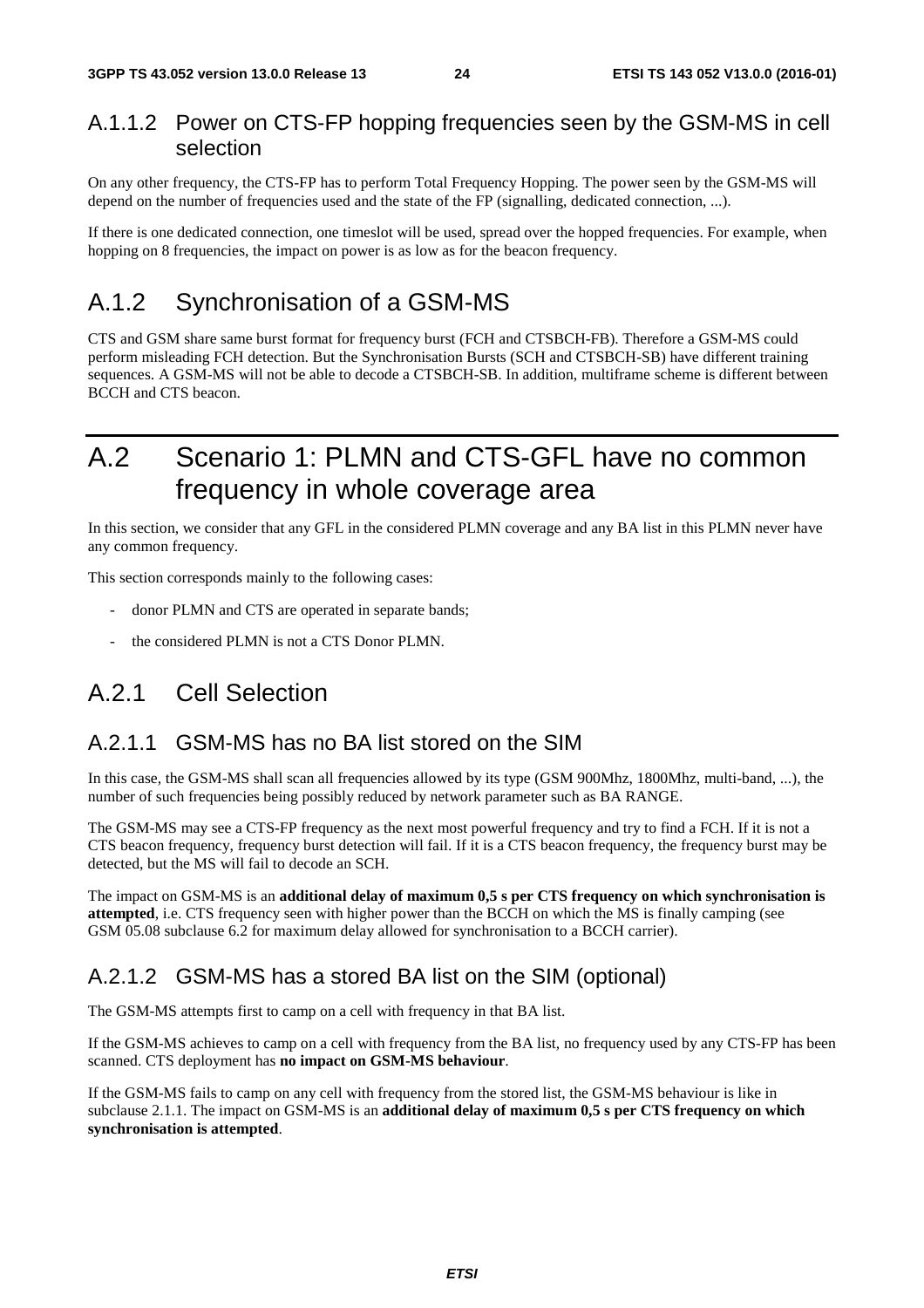### A.2.2 Cell reselection

When camped on a cell, the GSM-MS shall monitor frequencies from the BA list provided on the BCCH.

Since the BA list and GFL have no common frequency, the GSM-MS never monitors CTS-FP frequency. CTS deployment has **no impact on GSM-MS behaviour**.

### A.2.3 Handover

When in connected mode, the GSM-MS shall monitor frequencies from the BA list provided on the SACCH.

Since the BA list and GFL have no common frequency, the GSM-MS never monitors CTS-FP frequency. CTS deployment has **no impact on GSM-MS behaviour**.

## A.3 Scenario 2: PLMN and CTS-GFL have locally no common frequency

In this section we consider the locations where the BA list of any covering cell and the GFL of any covering CTS-FP have no common frequency.

This section corresponds to the typical operation of GSM and CTS in shared band with appropriate GFL depending on CTS-FP location.

### A.3.1 Cell Selection

#### A.3.1.1 GSM-MS has no BA list stored on the SIM

The GSM-MS behaviour is same as in scenario 1 (see subclause 2.1.1). The impact on GSM-MS is **an additional delay of maximum 0,5 sec per CTS frequency on which synchronisation is attempted**.

#### A.3.1.2 GSM-MS has a stored BA list on the SIM (optional)

The GSM-MS attempts first to camp on a cell with frequency in that BA list.

Either no CTS-FP transmits on any frequency in the stored BA list, and impacts are similar to scenario 1 (see subclause 2.1.2). This is typically the case when the GSM-MS did not move since BA list was stored.

Or one or more CTS-FPs transmit on frequency in the stored BA list at the MS current location. Then the GSM-MS will perform power measurements on CTS frequencies and possibly attempt to synchronise to them. The impact on GSM-MS is **an additional delay of maximum 0,5 sec per CTS frequency on which synchronisation is attempted**.

### A.3.2 Cell reselection

#### A.3.2.1 GSM-MS camping on its home PLMN

When camped on a cell, the GSM-MS shall monitor frequencies from the BA list provided on the BCCH.

Since the BA list and GFL have locally no common frequency, the GSM-MS never monitors CTS-FP frequency. CTS deployment has **no impact on GSM-MS behaviour**.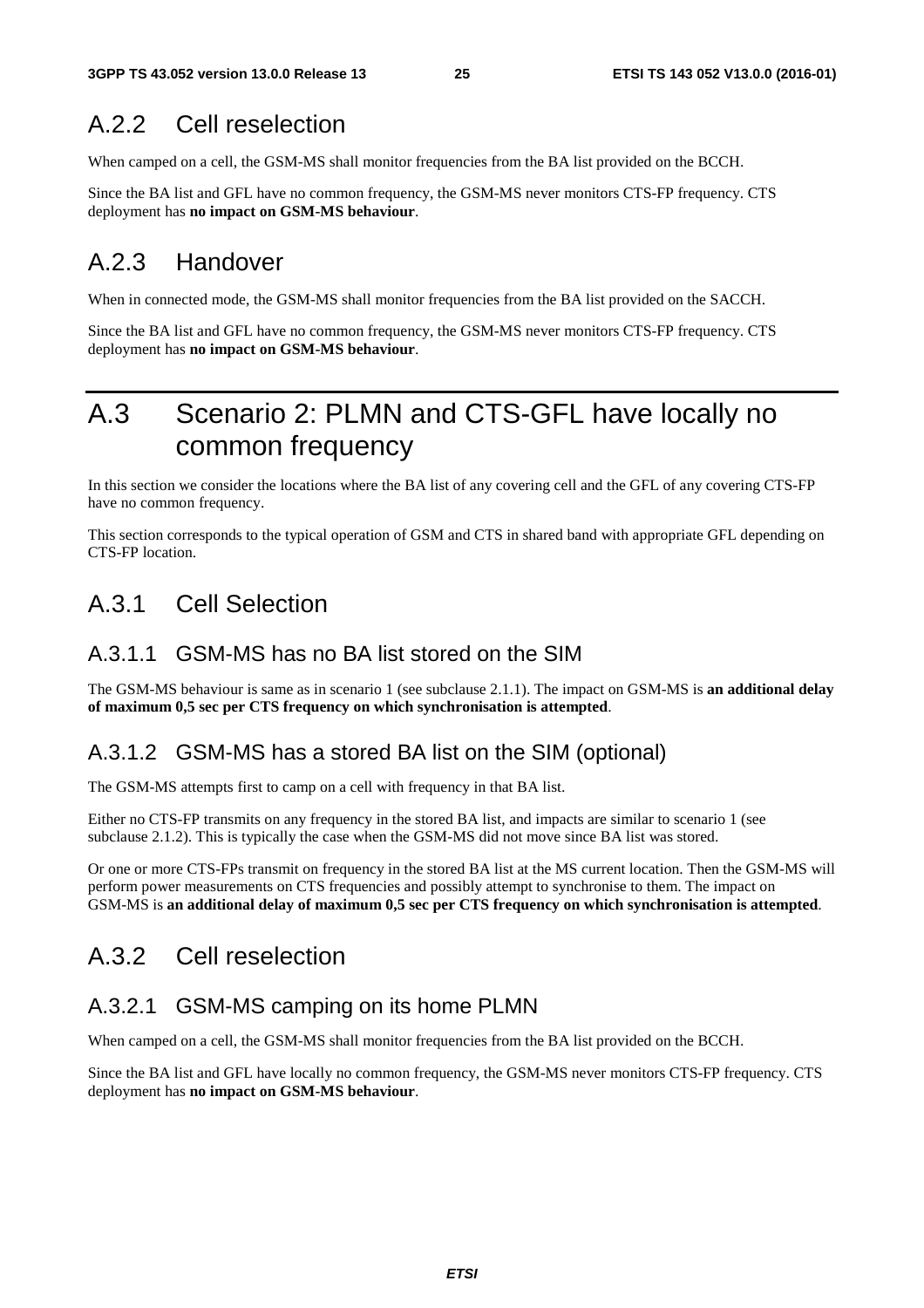#### A.3.2.2 GSM-MS camping on a visited PLMN in home country

When on a VPLMN in home country, the GSM-MS has in addition to search its HPLMN with a period T, T from 6 minutes to 8 hours (this parameter is normally on the SIM, otherwise default value is 30 minutes). So every T minutes the GSM attempts to access its HPLMN. In this case, impact on GSM-MS is, as in subclause 2.1.1., **an additional delay of max 0,5 sec per CTS frequency on which synchronisation is attempted**.

### A.3.3 Handover

When in connected mode, the GSM-MS shall monitor frequencies from the BA list provided on the SACCH.

Since the BA list and GFL have locally no common frequency, the GSM-MS never monitors any CTS-FP frequency. CTS deployment has **no impact on GSM-MS behaviour**.

## A.4 Scenario 3: PLMN and CTS-GFL have locally some common frequencies

In this section we consider the locations where the BA list of a covering cell and the GFL of a covering CTS-FP have at least one common frequency.

This clause typically corresponds to GSM and CTS operated in shared band where GFL is sub-optimal for that location. It could happen for example where almost all frequencies are used for BCCH, or at the border between GFL areas.

#### **One AFA requirement is to avoid that BCCH frequencies are used by a CTS-FP. Then scenario 3 is equivalent to scenario 2.**

However, if this is not achieved (just after a new frequency planning for example), impacts are described hereafter. Note that impacts are similar to those on a GSM-MS in a PLMN where two cells with same BCCH frequency overlap.

### A.4.1 Cell selection

Due to the presence of the CTS-FP, the power measured by the GSM-MS on a BCCH may be higher than its actual value. The ranking of the BCCH power may be modified.

In addition, if the GSM-MS tries to synchronise to such a "double" frequency it may find the CTSBCH-FB before the FCH (probability is 1/5 due to frequency burst repetition schemes). In thus case, it will fail to find the SCH at the expected frame, then discard that BCCH.

**The impact is that the GSM-MS could camp on a cell which is not the most powerful**. This is as for a GSM-MS in a PLMN at a location where 2 different BCCH are transmitted on same frequency.

### A.4.2 Cell reselection

Due to the presence of the CTS-FP, the power measured by the GSM-MS on a BCCH from the BA list may be higher than its actual value. The ranking of the 6 strongest BCCH carriers may be modified.

In addition, the first time the GSM-MS tries to decode the BSIC of such a "double" frequency it may find the CTSBCH-FB before the FCH (probability is 1/5 due to FCH and CTSBCH-FB repetition schemes). It will fail to find the SCH at the expected frame, then discard that BCCH candidate. The MS shall attempt a new BSIC decoding every 30 s if the BCCH is still in the 6 strongest surrounding cells, with same probability of failure. Note that if the BSIC is decoded once, the GSM-MS keeps track of the synchronisation and BSIC decoding will not fail anymore.

**The impact is that the GSM-MS ranking of the 6 strongest surrounding cells may be modified, the GSM-MS may camp on a valid but not best cell, and a valid BCCH may be temporarily discarded from the 6 strongest surrounding cells**. This could also happen for a GSM-MS in a PLMN at a location where 2 different BCCH are transmitted on same frequency.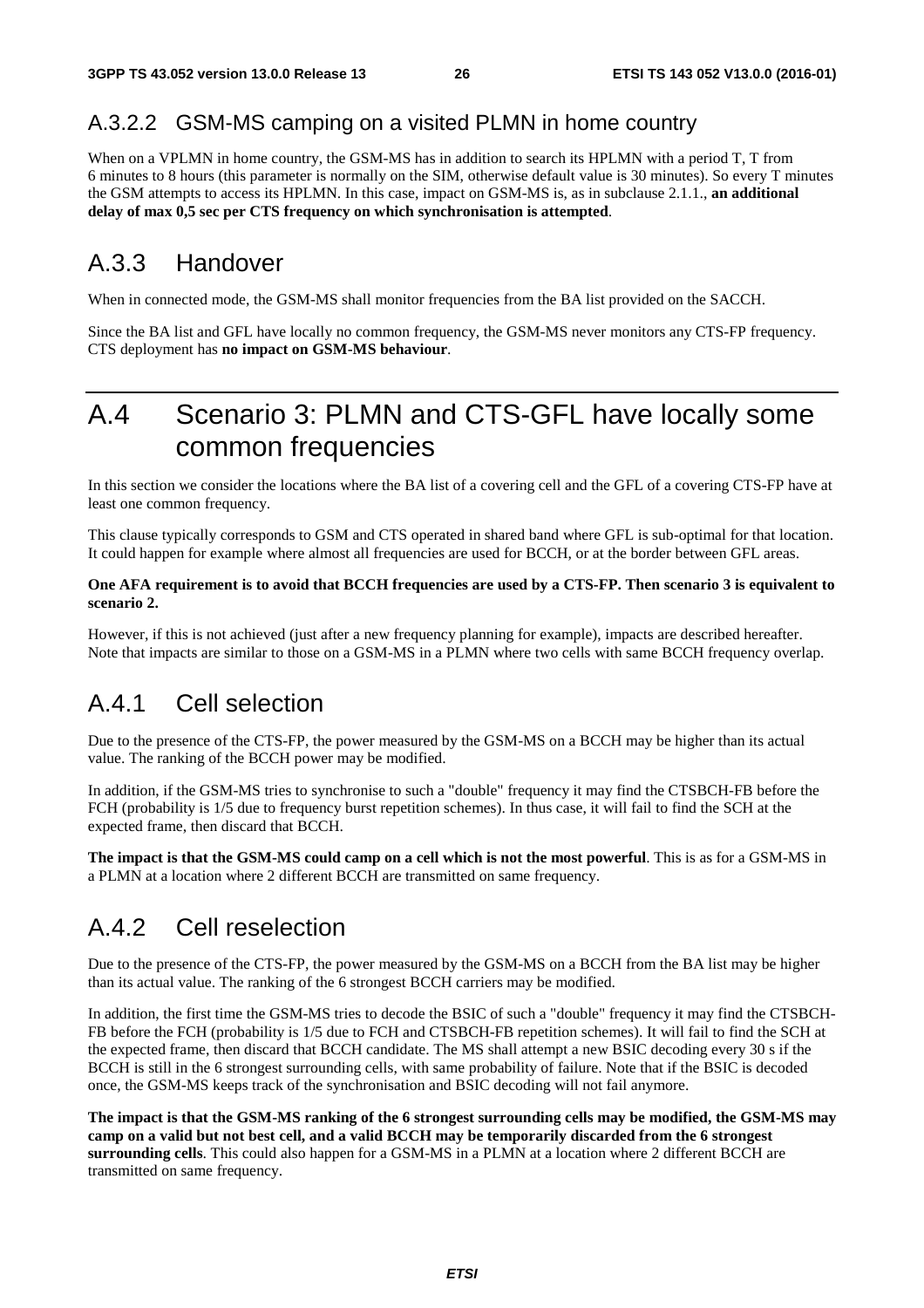### A.4.3 Handover

Due to the presence of the CTS-FP, the power measured by the GSM-MS on a BCCH from the BA list may be higher than its actual value. The ranking of the 6 strongest BCCH carriers may be modified. It has an impact only if it affects the ranking of a candidate cell for handover.

In addition, the first time the GSM-MS tries to decode the BSIC of such a "double" frequency it may find the CTSBCH-FB before the FCH (probability is 1/5 due to FCH and CTSBCH-FB repetition schemes). It will fail to find the SCH at the expected frame, then discard that BCCH candidate. The MS shall attempt a new BSIC decoding every 10 s if the BCCH stays in the 6 strongest surrounding cells, with same probability of failure. Note that if the BSIC is decoded once, the GSM-MS keep track of the synchronisation and BSIC decoding will not fail anymore.

**The impact is that the GSM-MS ranking of the 6 strongest surrounding cells may be modified, the GSM-MS may handover on a valid but not best cell, and a valid BCCH may be temporarily discarded from the 6 strongest surrounding cells**. This could also happen for a GSM-MS in a PLMN at a location where 2 different BCCH are transmitted on same frequency.

### A.5 Conclusion

If GSM and CTS are operated in separated bands (scenario 1), there is no impact on a GSM-MS except a small possible delay for cell selection in some specific cases.

Where GSM and CTS are operated in shared band with proper GFL definition (scenario 2), impacts are same as for scenario 1.

Where GSM and CTS are operated in shared band with sub-optimal GFL definition (scenario 3), AFA aims at having a configuration similar to scenario 2. If this is not achieved, possibly after new frequency planning, the impacts on the GSM-MS are similar to those of a PLMN where two cells overlap with same BCCH frequency.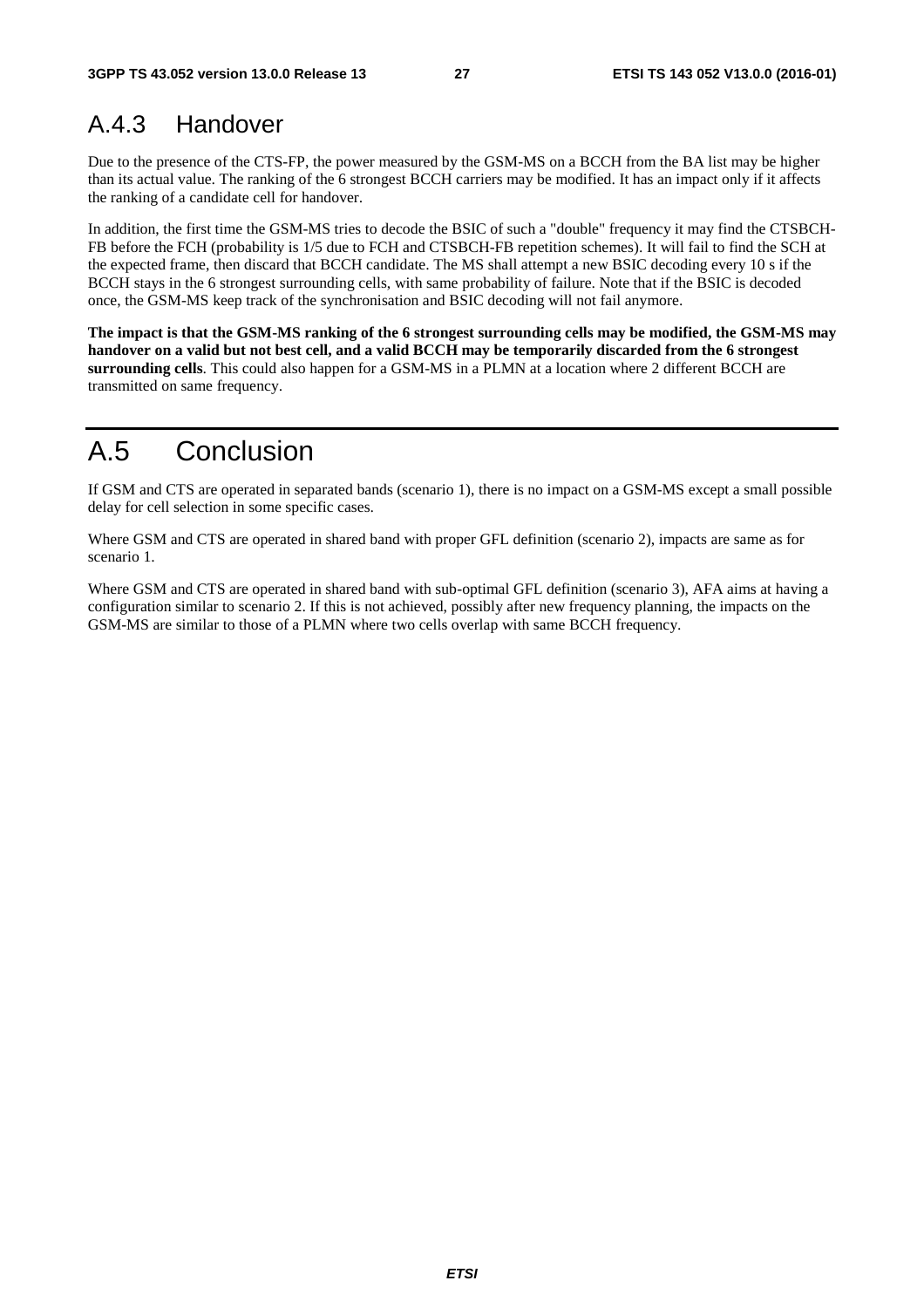## Annex B (informative): Change history

| <b>SPEC</b> | SMG# | <b>CR</b> | <b>PHASE</b> |       | VERS NEW VE | <b>SUBJECT</b>                           |
|-------------|------|-----------|--------------|-------|-------------|------------------------------------------|
|             |      |           |              |       | <b>RS</b>   |                                          |
| 03.52       | s29  | A005      | R97          | 7.0.1 | 7.1.0       | Modification of access request operation |
| 03.52       | s31  |           |              | 7.1.0 | 8.0.0       | Version for Release 1999                 |
| 03.52       |      |           |              | 8.0.0 | 8.0.1       | Version update to 8.0.1 for Publication  |

| <b>Change history</b> |                   |                 |           |            |                                          |            |            |
|-----------------------|-------------------|-----------------|-----------|------------|------------------------------------------|------------|------------|
| <b>Date</b>           | <b>TSG GERAN#</b> | <b>TSG Doc.</b> | <b>CR</b> | <b>Rev</b> | Subject/Comment                          | <b>Old</b> | <b>New</b> |
| 2001-04               | 4                 |                 |           |            | Version for Release 4                    |            | 4.0.0      |
| 2002-06               | 10                |                 |           |            | Version for Release 5                    | 4.0.0      | 5.0.0      |
| 2005-01               | 23                |                 |           |            | Version for Release 6                    | 5.0.0      | 6.0.0      |
| 2007-08               | 35                |                 |           |            | Version for Release 7                    | 6.0.0      | 7.0.0      |
| 2008-12               | 40                |                 |           |            | Version for Release 8                    | 7.0.0      | 8.0.0      |
| 2009-12               | 44                |                 |           |            | Version for Release 9                    | 8.0.0      | 9.0.0      |
| 2011-03               | 49                |                 |           |            | Version for Release 10                   | 9.0.0      | 10.0.0     |
| 2012-09               | 55                |                 |           |            | Version for Release 11                   | 10.0.0     | 11.0.0     |
| 2014-09               | 63                |                 |           |            | Version for Release 12 (frozen at SP-65) | 11.0.0     | 12.0.0     |
| 2015-12               | 68                |                 |           |            | Version for Release 13 (frozen at SP-70) | 12.0.0     | 13.0.0     |